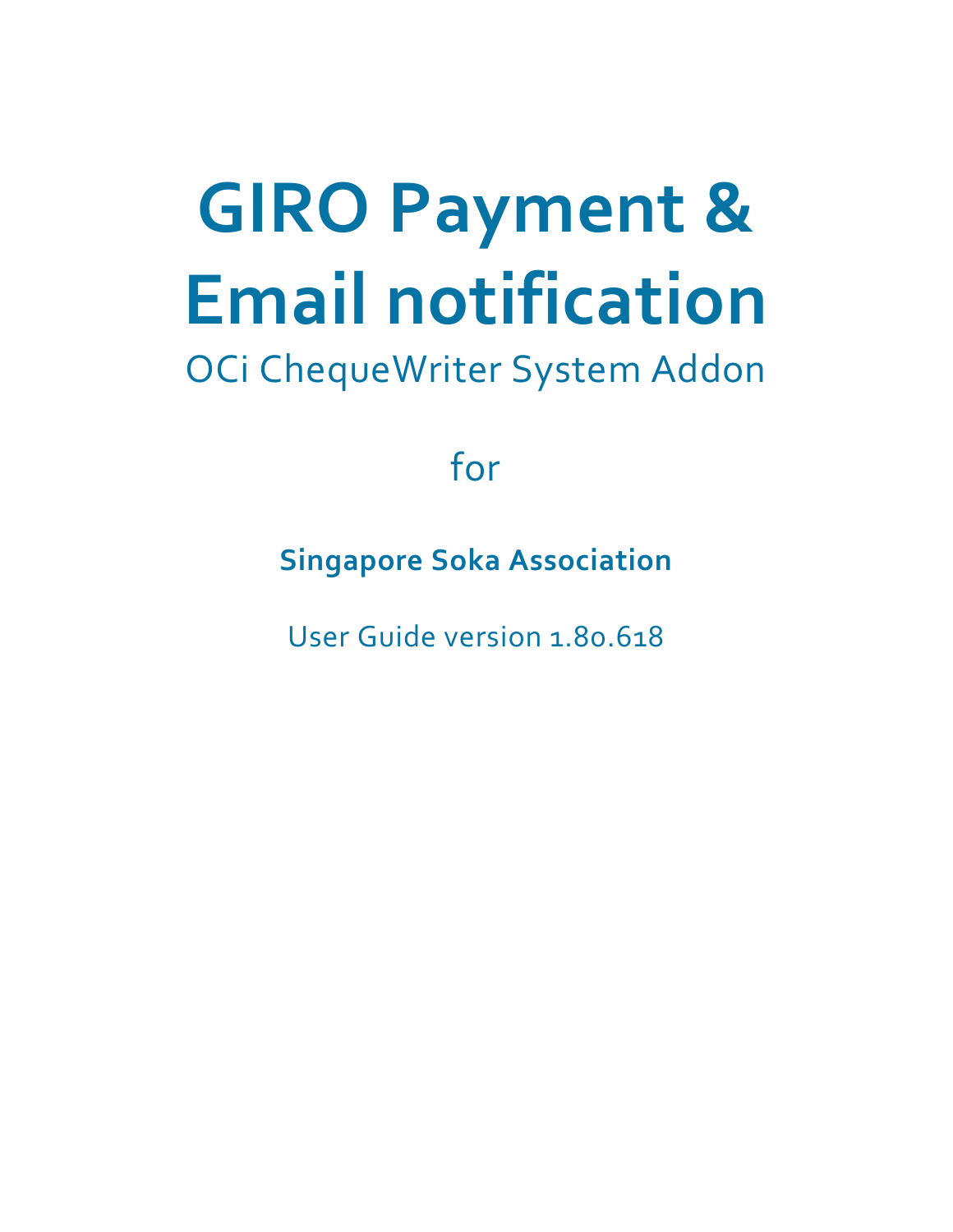#### <span id="page-1-0"></span>TABLE OF CONTENT

[Click on the Chapter Title to Navigate Straight there]

| Contents |
|----------|
|          |
|          |
|          |
|          |
|          |
|          |
|          |
|          |
|          |
|          |
|          |
|          |
|          |
|          |
|          |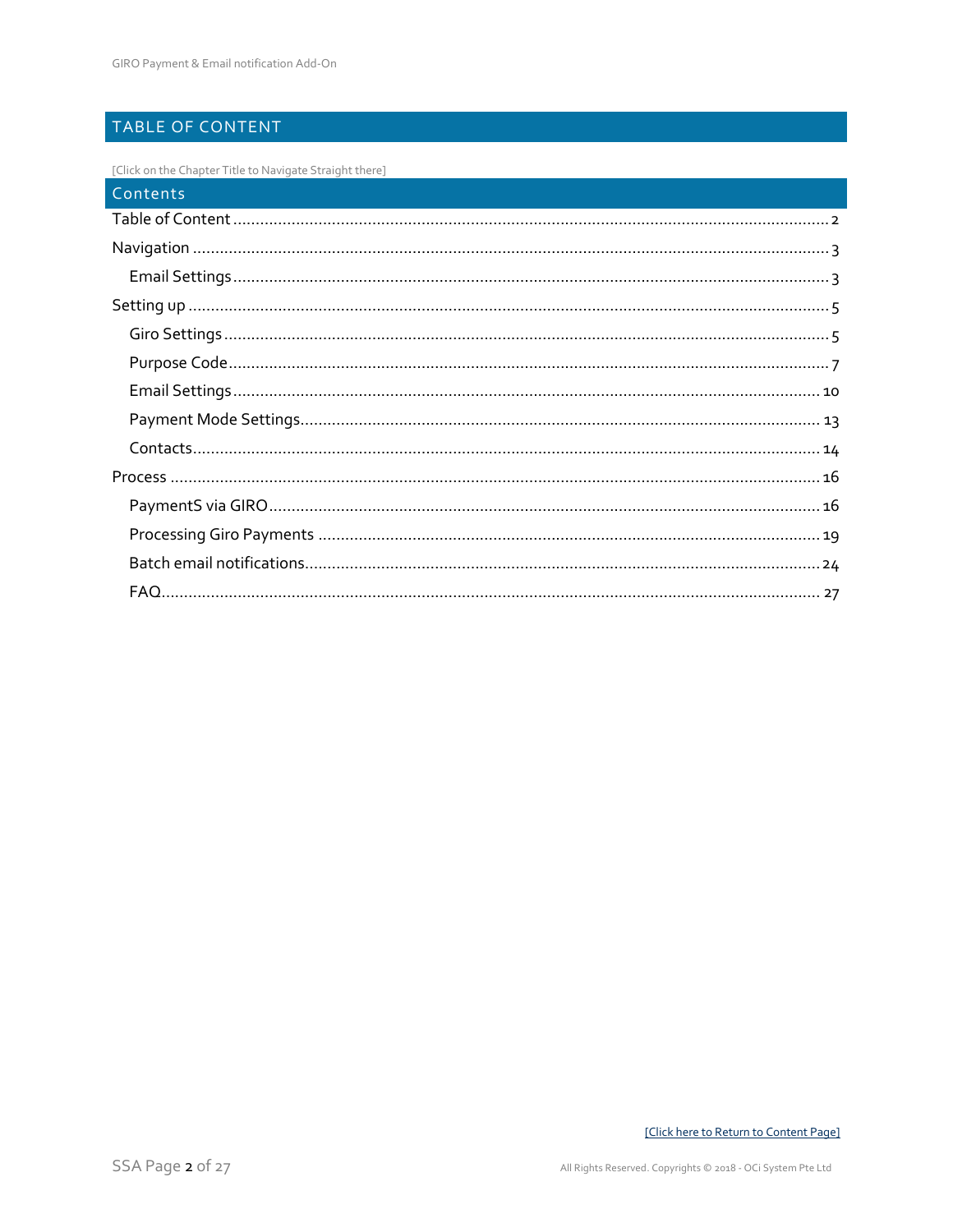#### <span id="page-2-0"></span>NAVIGATION

<span id="page-2-1"></span>

| <b>EMAIL SETTINGS</b>                                                                                                                                                                                                                                                                                                 |                                                                                                                                                                                                                           |
|-----------------------------------------------------------------------------------------------------------------------------------------------------------------------------------------------------------------------------------------------------------------------------------------------------------------------|---------------------------------------------------------------------------------------------------------------------------------------------------------------------------------------------------------------------------|
| ABC (PC) - Admin [OCIPIZZAHU]<br>Change Bank<br>Logoff<br>Wind<br>Menu<br><b>Bank Account</b><br>Picture<br>Default Setting<br><b>Running Number</b><br>Contact<br><b>Accounts</b><br>Payment Mode<br><b>Cheque Setting</b><br><b>Envelope Setting</b><br><b>GIRO Setting</b><br>Purpose Code<br><b>Email Setting</b> | For this add-on, you will see the following<br>$\bullet$<br>additions on the menu.<br>In SETUP><br>$\circ$<br>Contact<br>a,<br><b>GIRO Setting</b><br>a,<br><b>Purpose Code</b><br><b>Email Setting</b><br>$\blacksquare$ |
| Favourite                                                                                                                                                                                                                                                                                                             |                                                                                                                                                                                                                           |
| <b>Process</b>                                                                                                                                                                                                                                                                                                        |                                                                                                                                                                                                                           |
| Report                                                                                                                                                                                                                                                                                                                |                                                                                                                                                                                                                           |
| Setup                                                                                                                                                                                                                                                                                                                 |                                                                                                                                                                                                                           |
| Maintenance<br>IE.                                                                                                                                                                                                                                                                                                    |                                                                                                                                                                                                                           |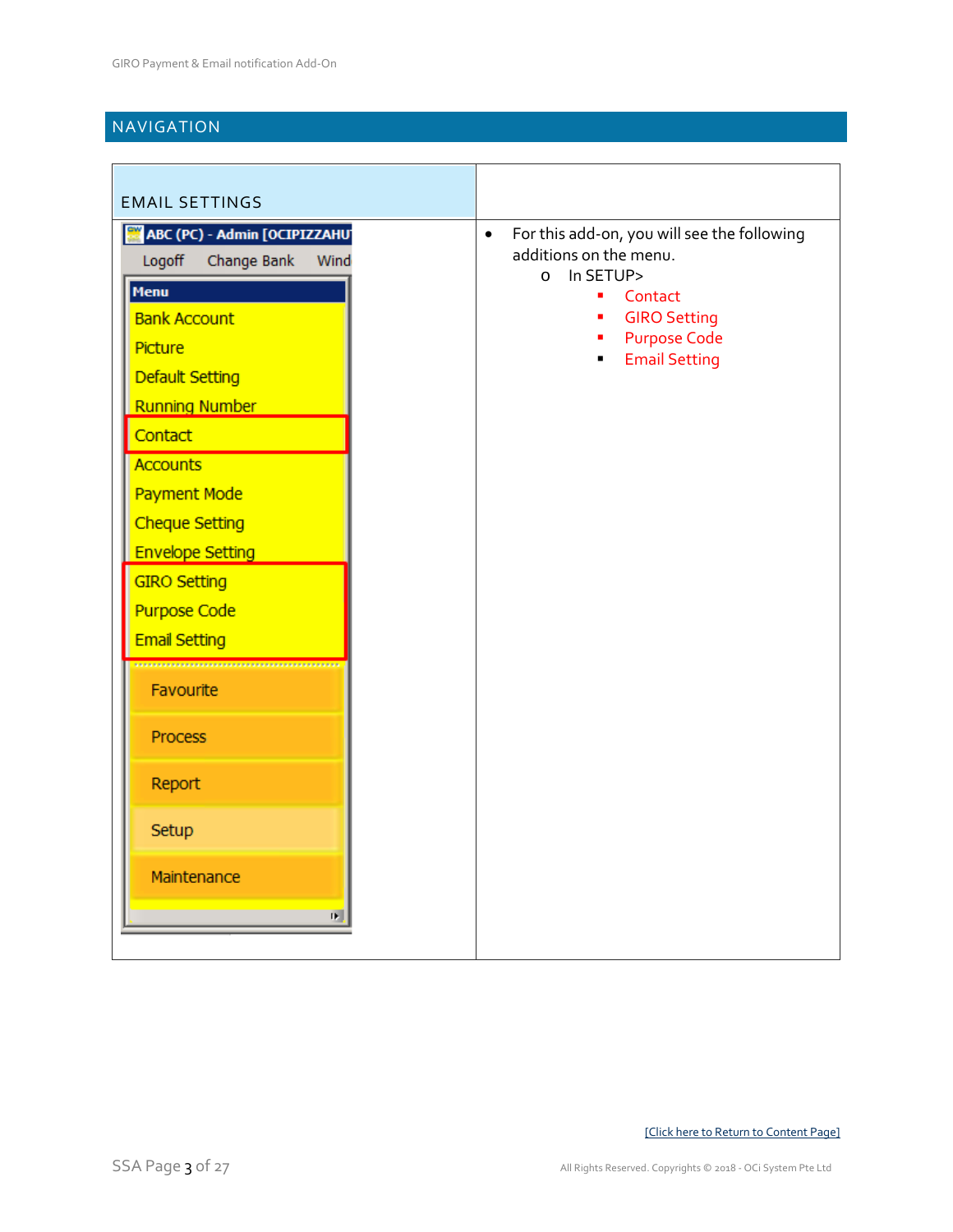| Menu<br>Payment<br>Receipt<br>Cheque (Batch Print)<br>Envelope (Batch Print)<br>Giro<br>Email | $\bullet$ | At PROCESS, you will also see<br>In PROCESS><br>$\circ$<br><b>GIRO</b><br>ш<br><b>EMAIL</b><br>$\blacksquare$ |  |
|-----------------------------------------------------------------------------------------------|-----------|---------------------------------------------------------------------------------------------------------------|--|
| <br>Favourite                                                                                 |           |                                                                                                               |  |
| Process                                                                                       |           |                                                                                                               |  |
| Report                                                                                        |           |                                                                                                               |  |
| Setup                                                                                         |           |                                                                                                               |  |
| Maintenance                                                                                   |           |                                                                                                               |  |
| $\overline{P}$                                                                                |           |                                                                                                               |  |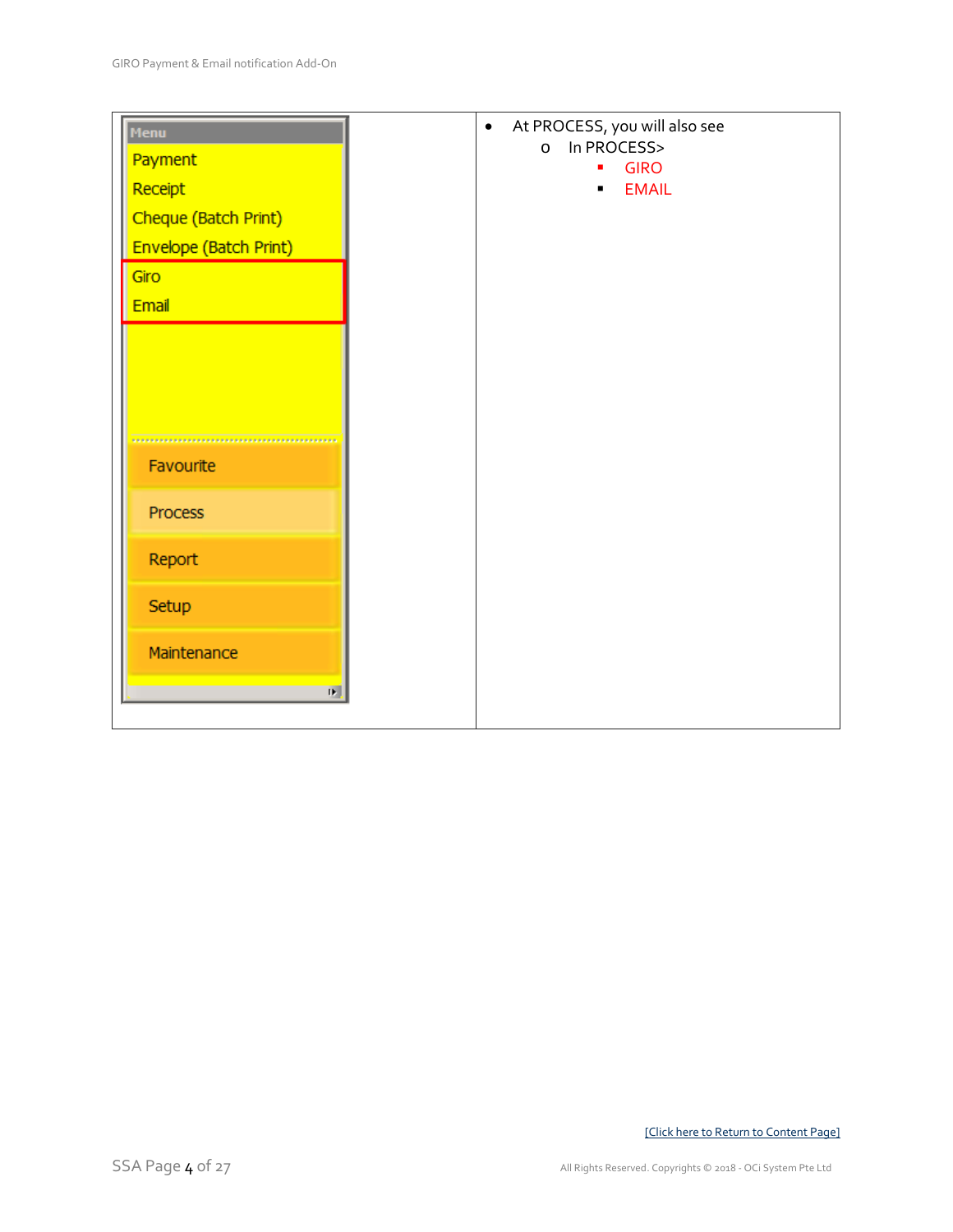### <span id="page-4-0"></span>SETTING UP

<span id="page-4-1"></span>

| <b>GIRO SETTINGS</b>                                                                                                                              |                                                                                                               |
|---------------------------------------------------------------------------------------------------------------------------------------------------|---------------------------------------------------------------------------------------------------------------|
| Favourite<br>Process<br>Report<br>Setup<br>Maintenance                                                                                            | Go to SETUP<br>$\bullet$                                                                                      |
| <mark>гаушсці точс</mark><br><b>Cheque Setting</b><br><b>Envelope Setting</b><br><b>GIRO Setting</b><br>×<br>Purpose Code<br><b>Email Setting</b> | Click on GIRO SETTING<br>$\bullet$                                                                            |
| Edit<br>Undo<br>Save                                                                                                                              | Click EDIT<br>$\bullet$                                                                                       |
| <b>GIRO Registration</b><br><b>GIRO</b><br>$\blacktriangleright$<br><b>Bank</b><br>Company ID<br>Account No.<br><b>Account Name</b><br>Swift BIC  | Since you have upgraded the system, you<br>$\bullet$<br>first need to fill this page up before you can<br>use |

#### [\[Click here to Return to Content Page\]](#page-1-0)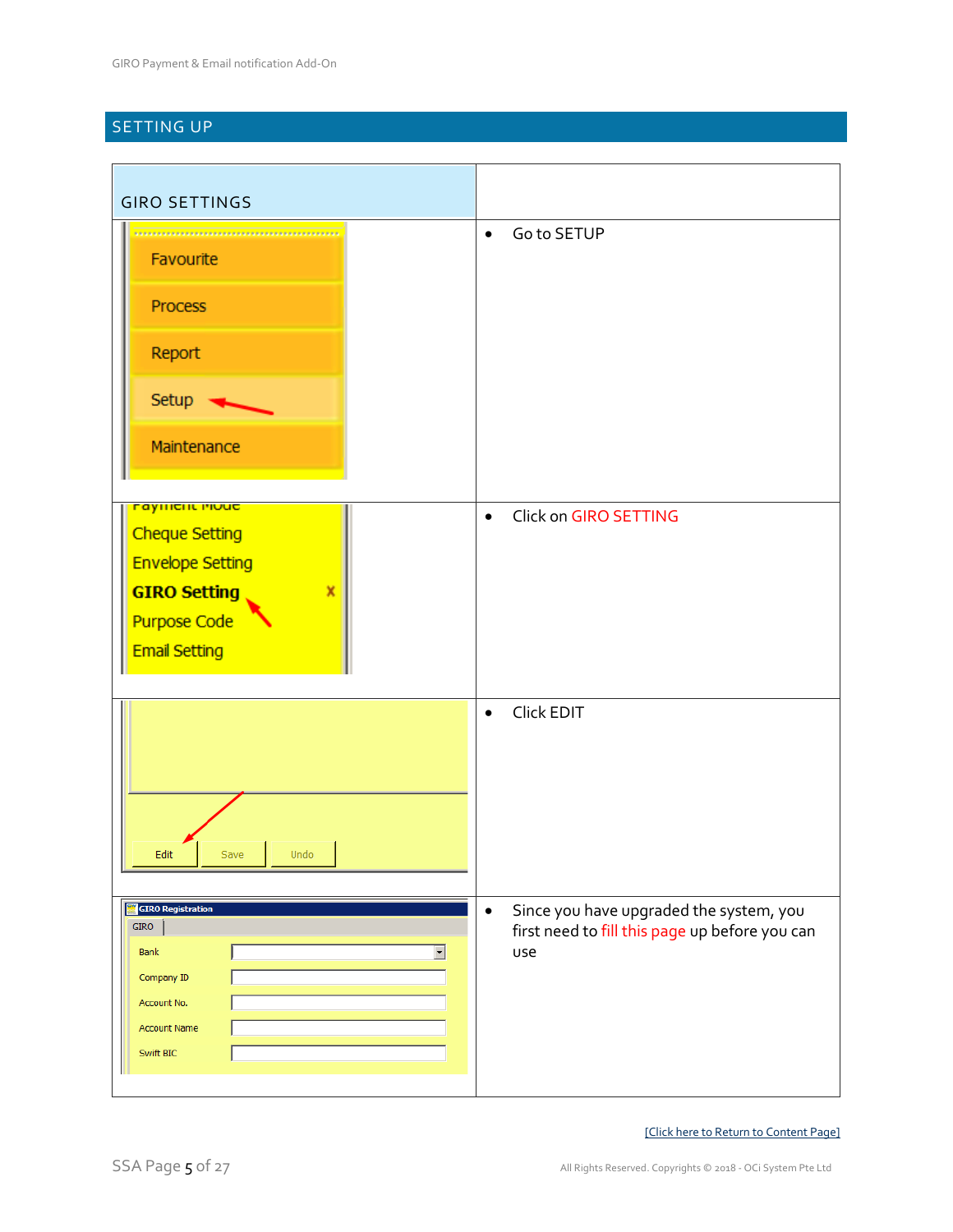| <b>GIRO Registration</b><br><b>GIRO</b><br><b>Bank</b><br><b>DBS</b><br>Company ID<br><b>OCBC</b><br><b>UOB</b><br>Account No. | <b>BANK</b><br>Select a Bank<br>$\circ$                                                                                                                              |
|--------------------------------------------------------------------------------------------------------------------------------|----------------------------------------------------------------------------------------------------------------------------------------------------------------------|
| <b>GIRO Registration</b><br><b>GIRO</b><br><b>UOB</b><br>$\overline{\phantom{a}}$<br><b>Bank</b><br>1234567890<br>Company ID   | <b>COMPANY ID</b><br>$\bullet$<br>Enter your login ID similar to the one<br>$\circ$<br>you enter to the bank's website                                               |
| Account No.<br><b>Account Name</b><br>Swift BIC                                                                                | <b>ACCOUNT NO</b><br>$\bullet$<br>Enter you Organisation Bank account<br>$\circ$<br>number<br><b>SWIFT BIC</b><br>$\bullet$<br>Enter your Bank Swift Code<br>$\circ$ |
| Edit<br>Undo<br>Save                                                                                                           | <b>Click SAVE</b><br>$\bullet$                                                                                                                                       |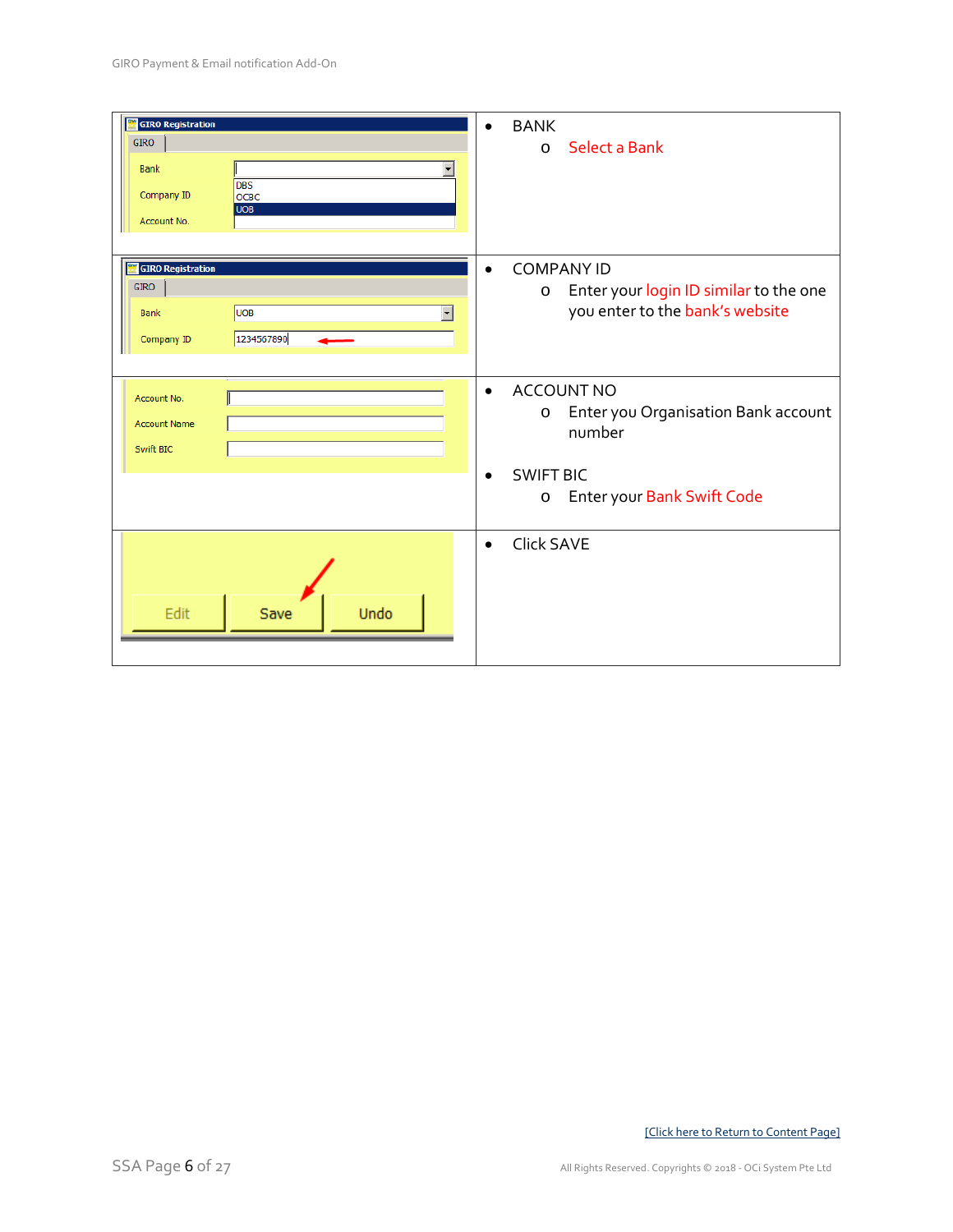<span id="page-6-0"></span>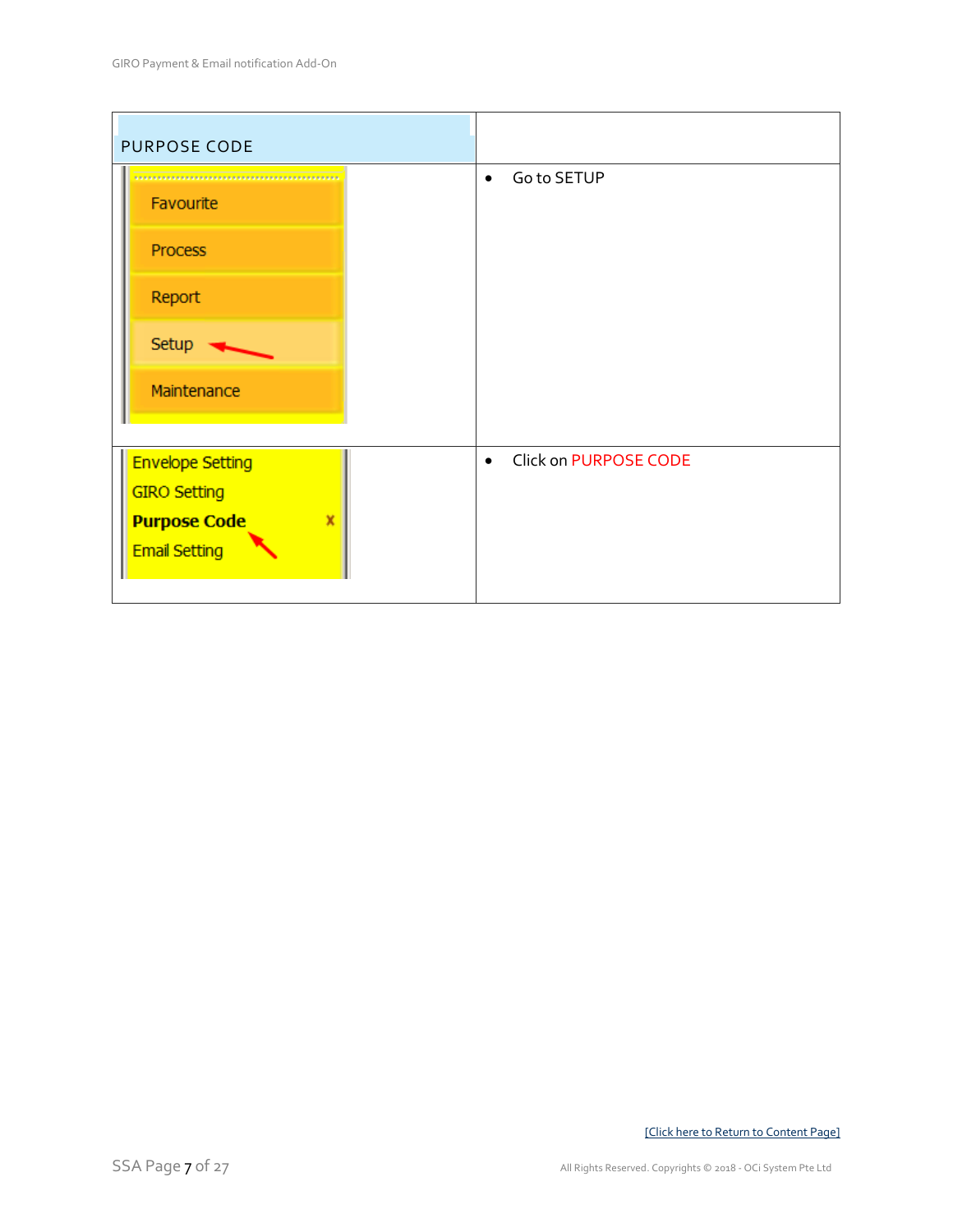| Code                                                              | Description                        | $\bullet$                                                                   | These are list of codes used by the banks.                                                                  |
|-------------------------------------------------------------------|------------------------------------|-----------------------------------------------------------------------------|-------------------------------------------------------------------------------------------------------------|
| <b>BEXP</b>                                                       | <b>Business Expenses</b>           | $\bullet$                                                                   | These codes will be printed on the Receiving                                                                |
| <b>BONU</b>                                                       | <b>Bonus Payment</b>               | Bank A/C statement.<br>$\bullet$<br>with the common codes, however, you are |                                                                                                             |
| <b>CBTV</b>                                                       | Cable TV Bill                      |                                                                             | By default, the system already pre-loaded                                                                   |
| <b>CCRD</b>                                                       | Credit Card Payment                |                                                                             |                                                                                                             |
| <b>CHAR</b>                                                       | <b>Charity Payment</b>             |                                                                             | still able to edit or make additions.                                                                       |
| <b>COLL</b>                                                       | <b>Collection Payment</b>          |                                                                             |                                                                                                             |
| COMM                                                              | Commission                         |                                                                             |                                                                                                             |
| <b>CPKC</b>                                                       | Carpark Charges                    |                                                                             |                                                                                                             |
| <b>CSDB</b>                                                       | Cash Disbursement                  |                                                                             |                                                                                                             |
| <b>DCRD</b>                                                       | Debit Card Payment                 |                                                                             |                                                                                                             |
| <b>DIVD</b>                                                       | Dividend                           |                                                                             |                                                                                                             |
| <b>DNTS</b>                                                       | <b>Dental Services</b>             |                                                                             |                                                                                                             |
| <b>EDUC</b>                                                       | <b>Education</b>                   |                                                                             |                                                                                                             |
| <b>FCPM</b>                                                       | Payment of Fees & Charges          |                                                                             |                                                                                                             |
| <b>FWLV</b>                                                       | Foreign Worker Levy                |                                                                             |                                                                                                             |
| GDDS                                                              | Purchase Sale Of Goods             |                                                                             |                                                                                                             |
| GOVI                                                              | Government Insurance               |                                                                             |                                                                                                             |
| <b>GSTX</b>                                                       | Goods & Services Tax               |                                                                             |                                                                                                             |
| <b>HSPC</b>                                                       | <b>Hostipal Care</b>               |                                                                             |                                                                                                             |
| <b>IHRP</b>                                                       | Instalment Hire Purchase Agreement |                                                                             |                                                                                                             |
| <b>INSU</b>                                                       | <b>Insurance Premium</b>           |                                                                             |                                                                                                             |
| <b>INTC</b>                                                       | <b>Intra Comnany Daymont</b>       |                                                                             |                                                                                                             |
|                                                                   |                                    |                                                                             |                                                                                                             |
| New                                                               |                                    | $\bullet$                                                                   | To create a new Purpose Code<br>Click on NEW                                                                |
| <b>Purpose Code Registration</b><br>Purpose Code *<br>Description |                                    | $\bullet$                                                                   | Simply fill the form up accordingly<br><b>PURPOSE CODE</b><br>This is a $4$ alpha-character code<br>$\circ$ |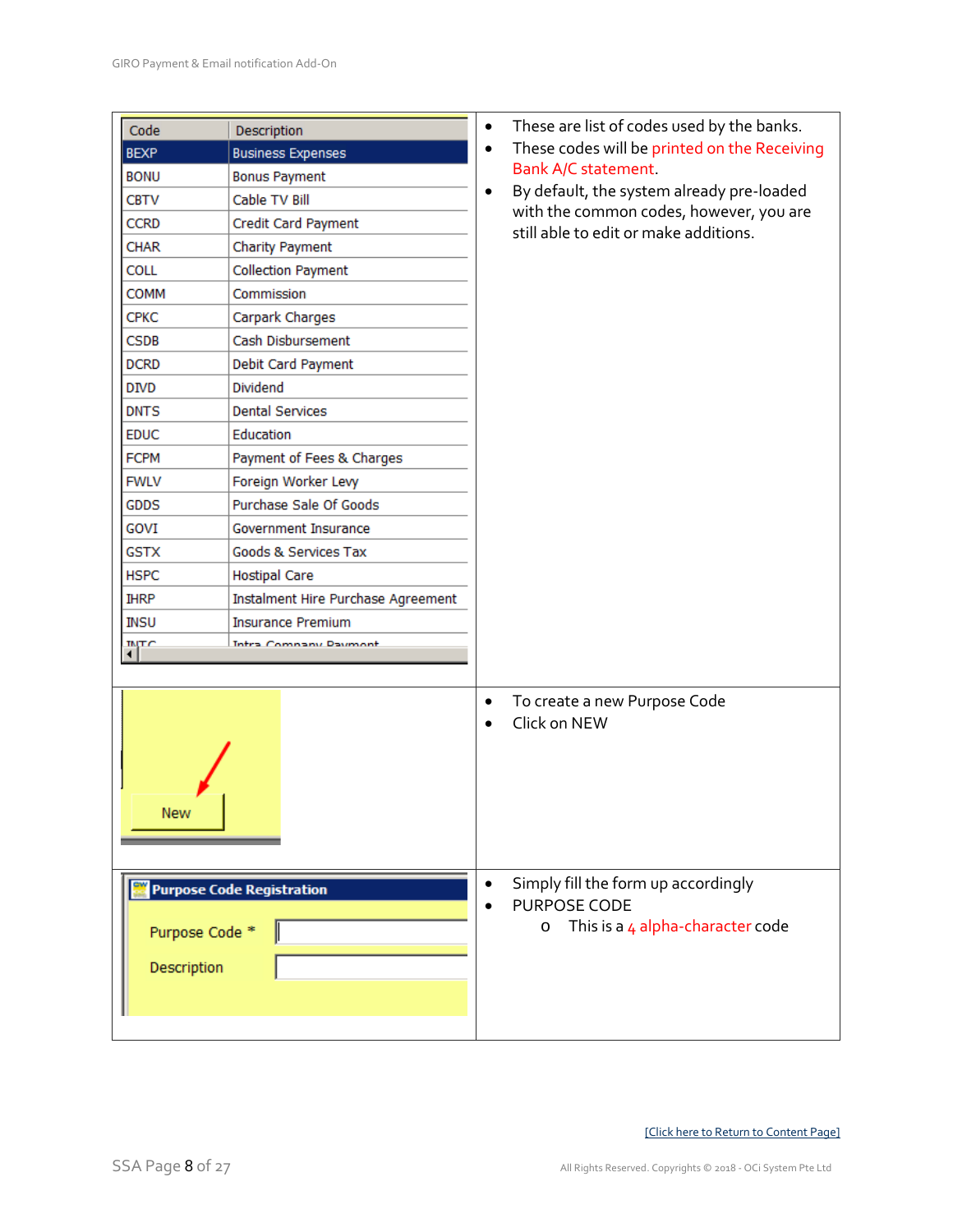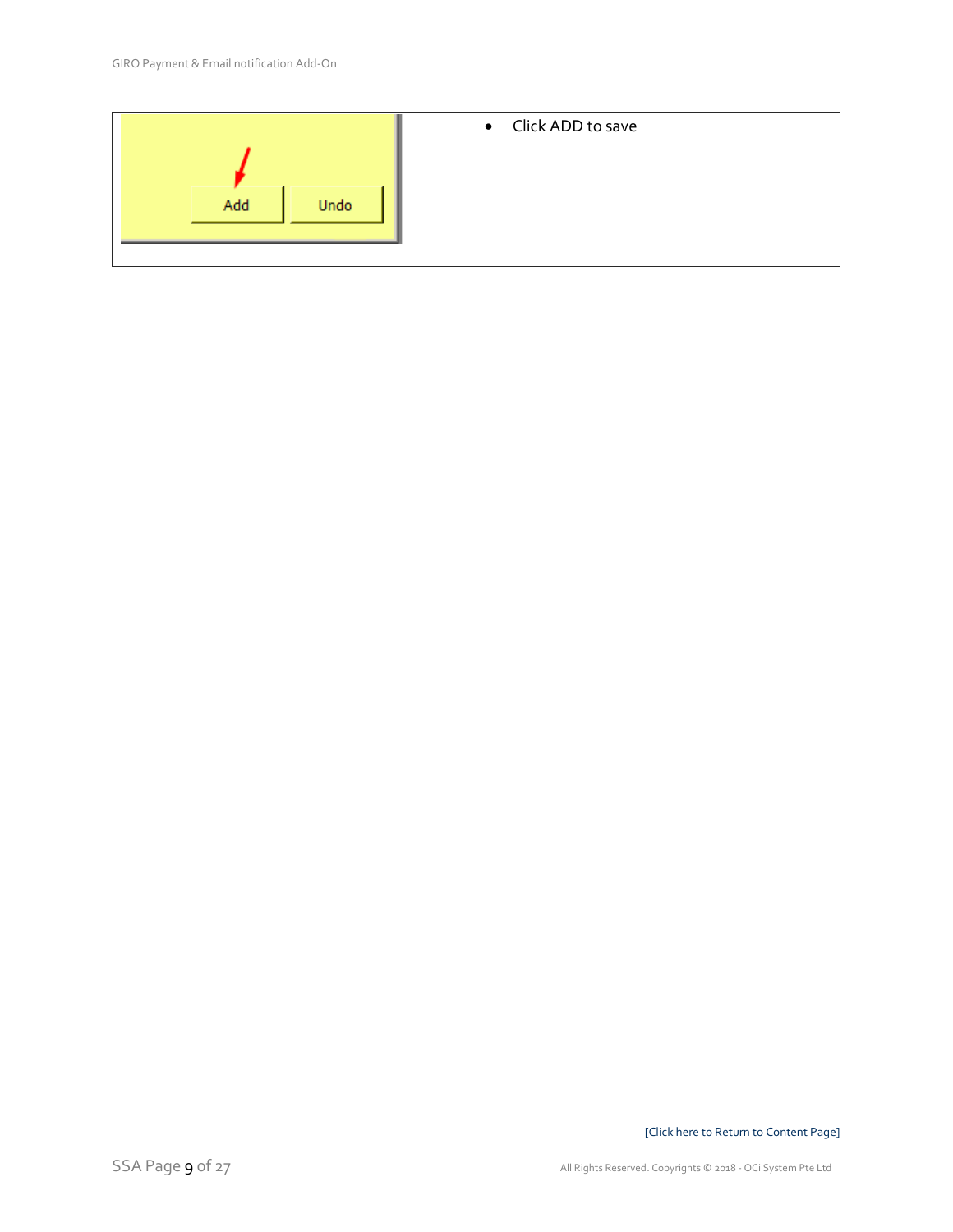<span id="page-9-0"></span>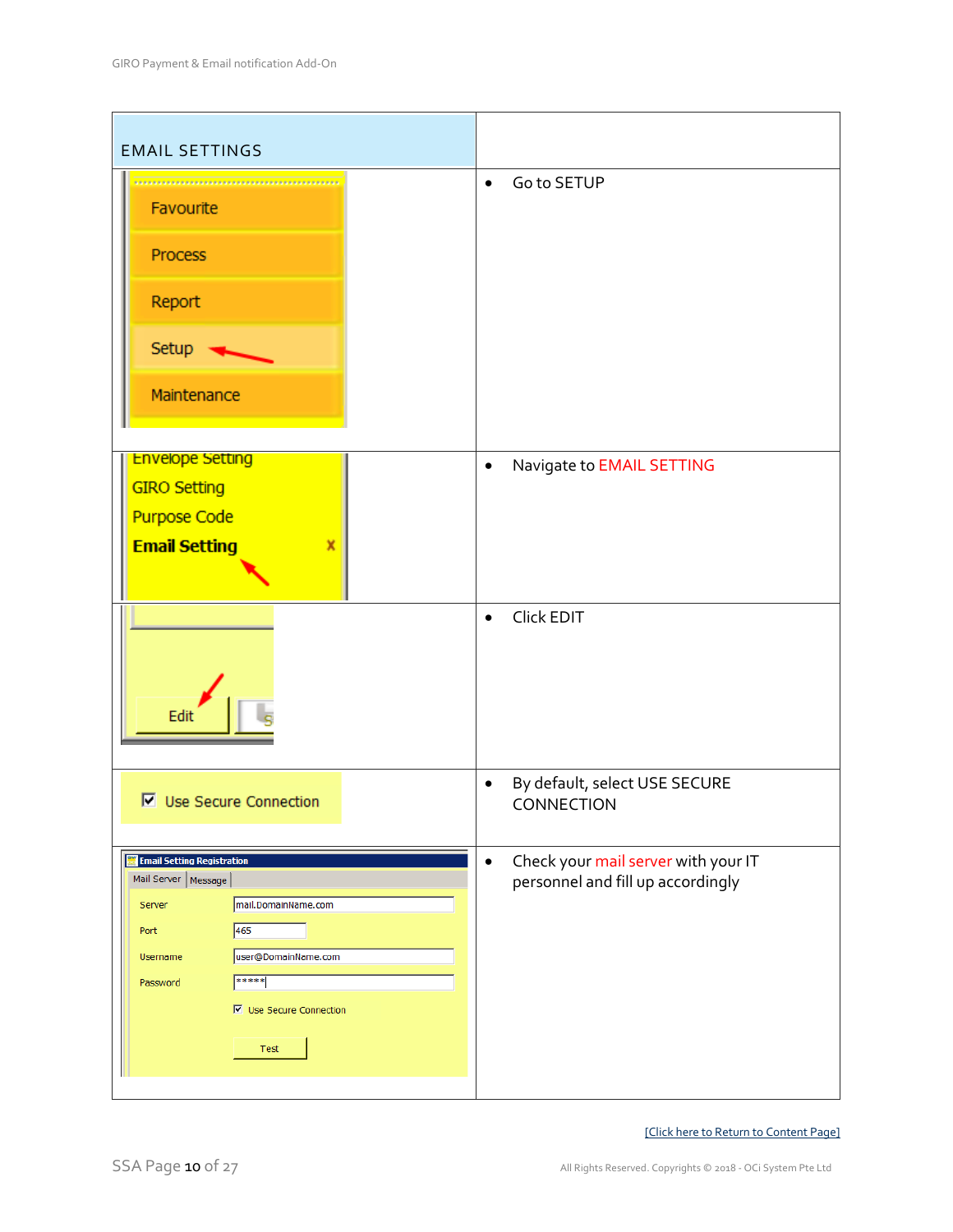| <b>Email Setting Registration</b><br>Mail Server   Message  <br>mail.DomainName.com<br>Server<br>465<br>Port<br>user@DomainName.com<br>Username<br>*****<br>Password<br>$\triangleright$ Use Secure Connection                                 | Click on MESSAGE tab to complete the form<br>$\bullet$                                                                                                                                                                                                                           |
|------------------------------------------------------------------------------------------------------------------------------------------------------------------------------------------------------------------------------------------------|----------------------------------------------------------------------------------------------------------------------------------------------------------------------------------------------------------------------------------------------------------------------------------|
| <b>Email Setting Registration</b><br>Mail Server Message<br>Subject<br>Message<br>[Name] = Contact Name<br>[Attn] = Attention<br>[VoucherNum] = Voucher Number<br>[VoucherRef] = Voucher Reference<br>[VoucherRemark] = Voucher Remark         | You may edit the message to be sent our<br>$\bullet$<br>here                                                                                                                                                                                                                     |
| [Name] = Contact Name<br>[Attn] = Attention<br>[VoucherNum] = Voucher Number<br>[VoucherRef] = Voucher Reference<br>[VoucherRemark] = Voucher Remark                                                                                           | In the content of your SUBJECT and<br>$\bullet$<br>MESSAGE, you may add these fields to<br>personalise your message.<br>Note<br>These fields are case-sensitive.<br>$\circ$<br>[VoucherRemark] field do not work<br>$\circ$<br>on SUBJECT due to the lengthy<br>nature of remark |
| Your Claims for [VoucherNum] has been paid<br>Subject<br>Hi [Attn],<br>Message<br>We are pleased to inform you that payment to<br>[Name] for [VoucherNum] has been made.<br>You may make reference to [VoucherRef].<br>Remark: [VoucherRemark] | Here is an example                                                                                                                                                                                                                                                               |
| <b>Email Setting Registration</b><br>Mail Server Message                                                                                                                                                                                       | Return to MAIL SERVER tab<br>$\bullet$                                                                                                                                                                                                                                           |

[\[Click here to Return to Content Page\]](#page-1-0)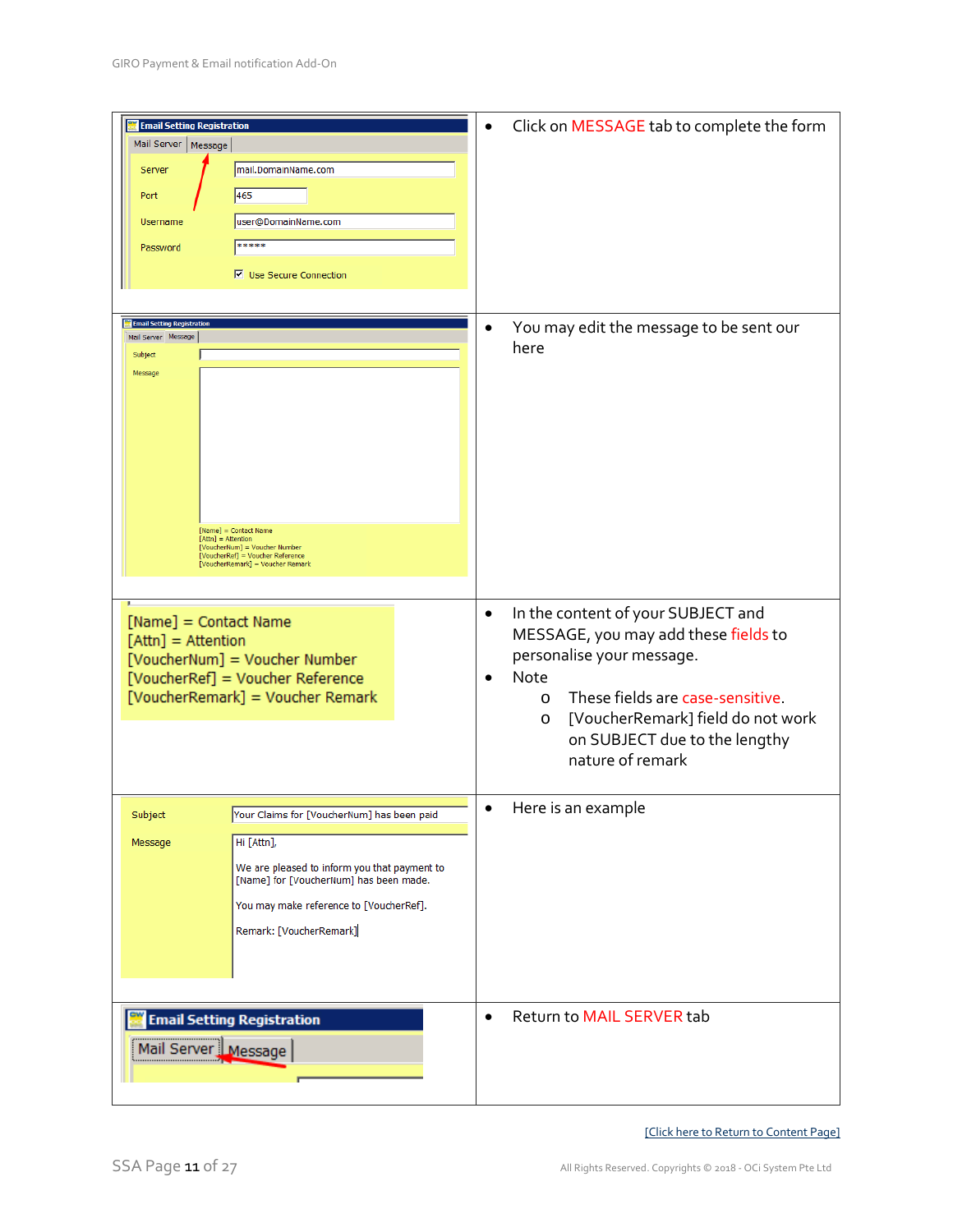| Test                        | Click on TEST<br>$\bullet$<br>To send a test mail to yourself/<br>$\circ$<br>username |
|-----------------------------|---------------------------------------------------------------------------------------|
| Edit<br><b>Undo</b><br>Save | Remember to click on SAVE<br>$\bullet$                                                |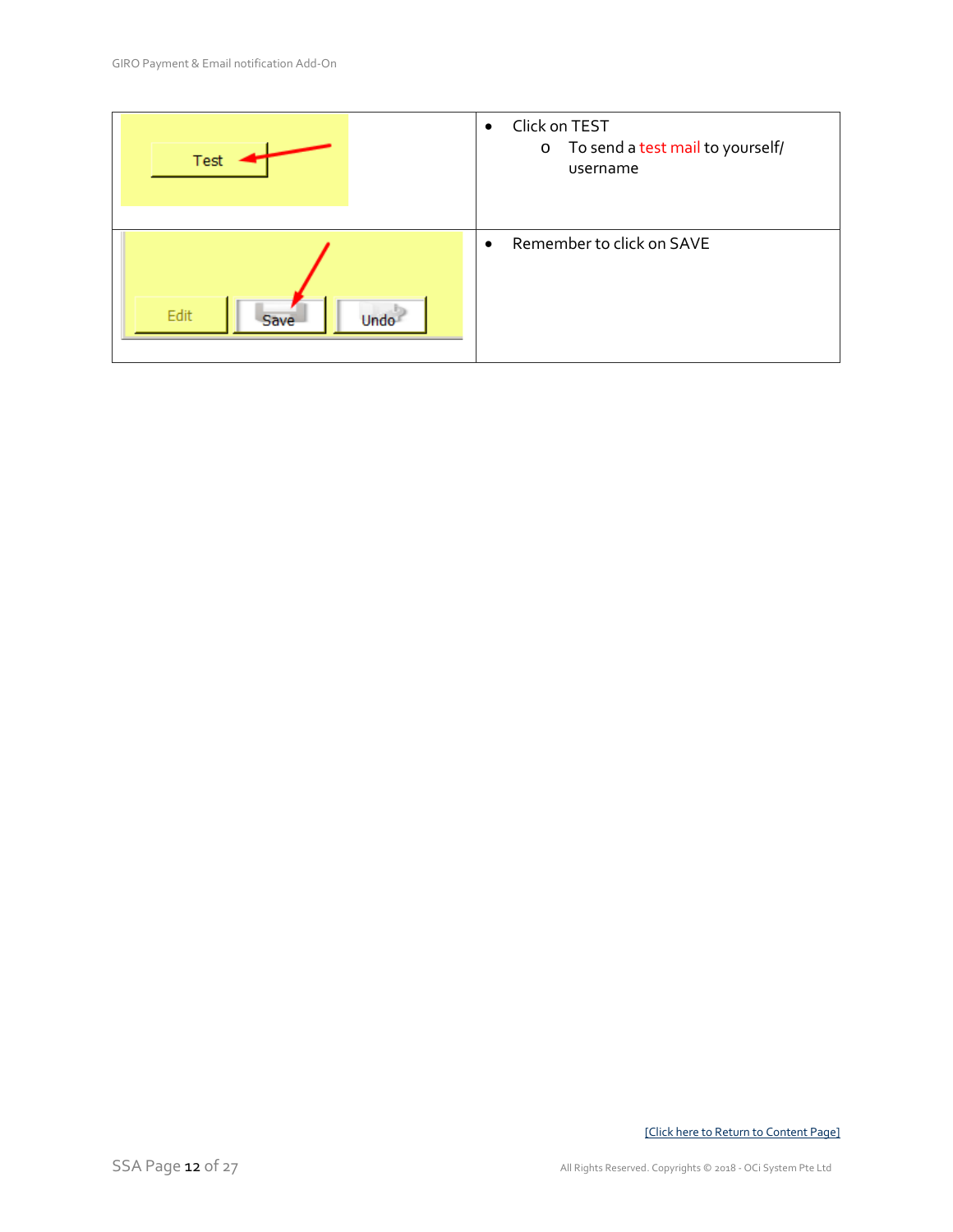<span id="page-12-0"></span>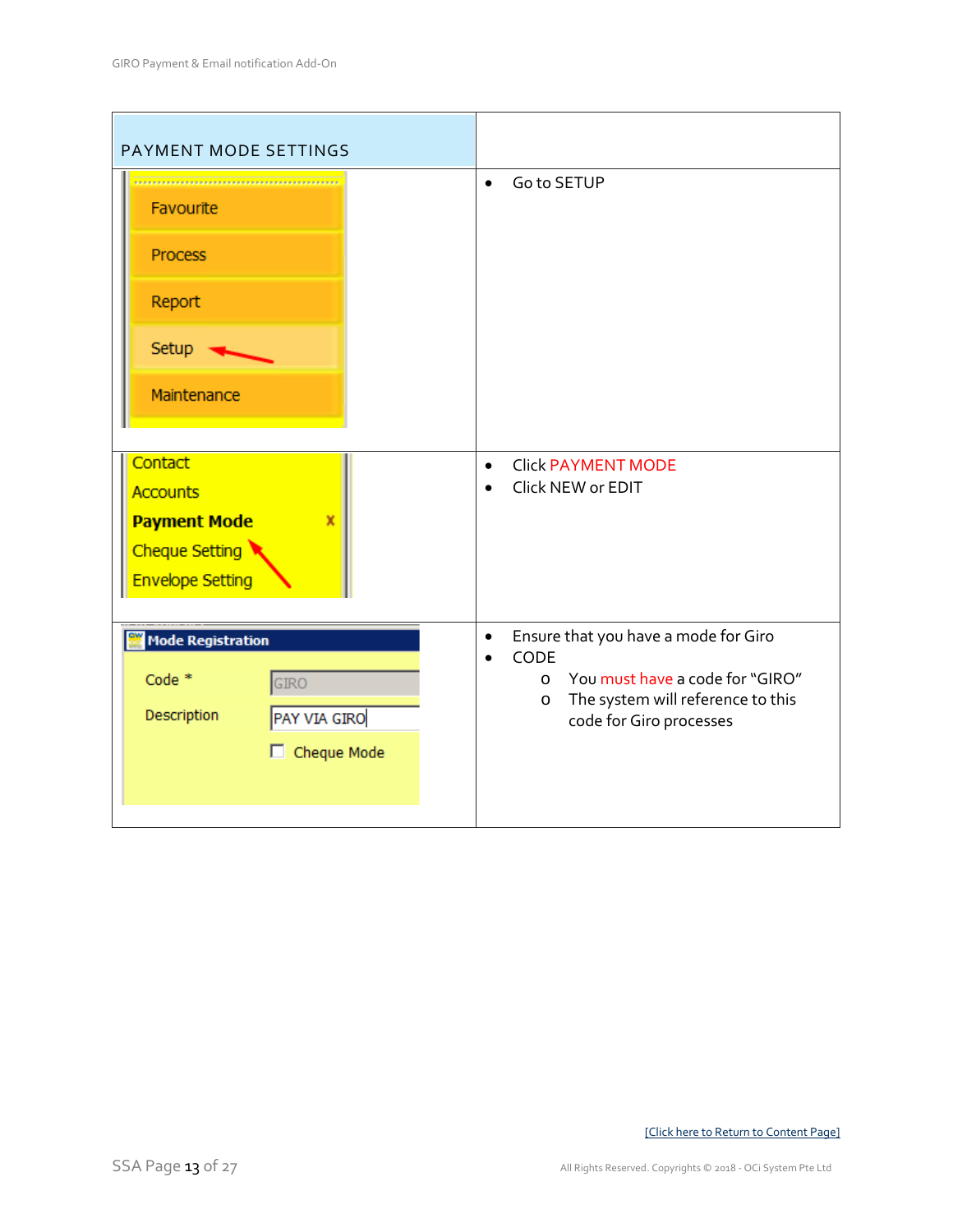<span id="page-13-0"></span>

| <b>CONTACTS</b>                                                                                       |                                                                                                                                                                                                                      |                                                                                                                                  |
|-------------------------------------------------------------------------------------------------------|----------------------------------------------------------------------------------------------------------------------------------------------------------------------------------------------------------------------|----------------------------------------------------------------------------------------------------------------------------------|
| Favourite                                                                                             | ,,,,,,,,,,,,,,,,,,,,,,,,,,,                                                                                                                                                                                          | Go to SETUP<br>$\bullet$                                                                                                         |
| Process                                                                                               |                                                                                                                                                                                                                      |                                                                                                                                  |
| Report                                                                                                |                                                                                                                                                                                                                      |                                                                                                                                  |
| Setup                                                                                                 |                                                                                                                                                                                                                      |                                                                                                                                  |
|                                                                                                       | Maintenance                                                                                                                                                                                                          |                                                                                                                                  |
| Default Setting<br><b>Running Number</b><br><b>Contact</b><br><b>Accounts</b><br>Payment Mode         | x                                                                                                                                                                                                                    | Click on CONTACT<br>$\bullet$<br>Select your existing Supplier or Payee names<br>$\bullet$<br>and,<br>Click on EDIT<br>$\bullet$ |
| <b>Contact Registration</b><br>Name *<br>Attn<br>Address<br>Tel<br>Fax<br>Email<br>GIRO<br><b>BIC</b> | "K" LINE LOGISTICS (SINGAPORE) PTE LTD<br><b>ACCOUNT DEPT</b><br>3 CHANGI SOUTH STREET 2<br>XILIN DISTRICENTRE BUILDING A<br>SINGAPORE 486548<br>65 6542 9919<br>65 6542 6551<br>siti-sabariah@sg.klinelogistics.com | These are the details of your existing payees<br>$\bullet$                                                                       |
| Account No.<br><b>Account Name</b>                                                                    |                                                                                                                                                                                                                      |                                                                                                                                  |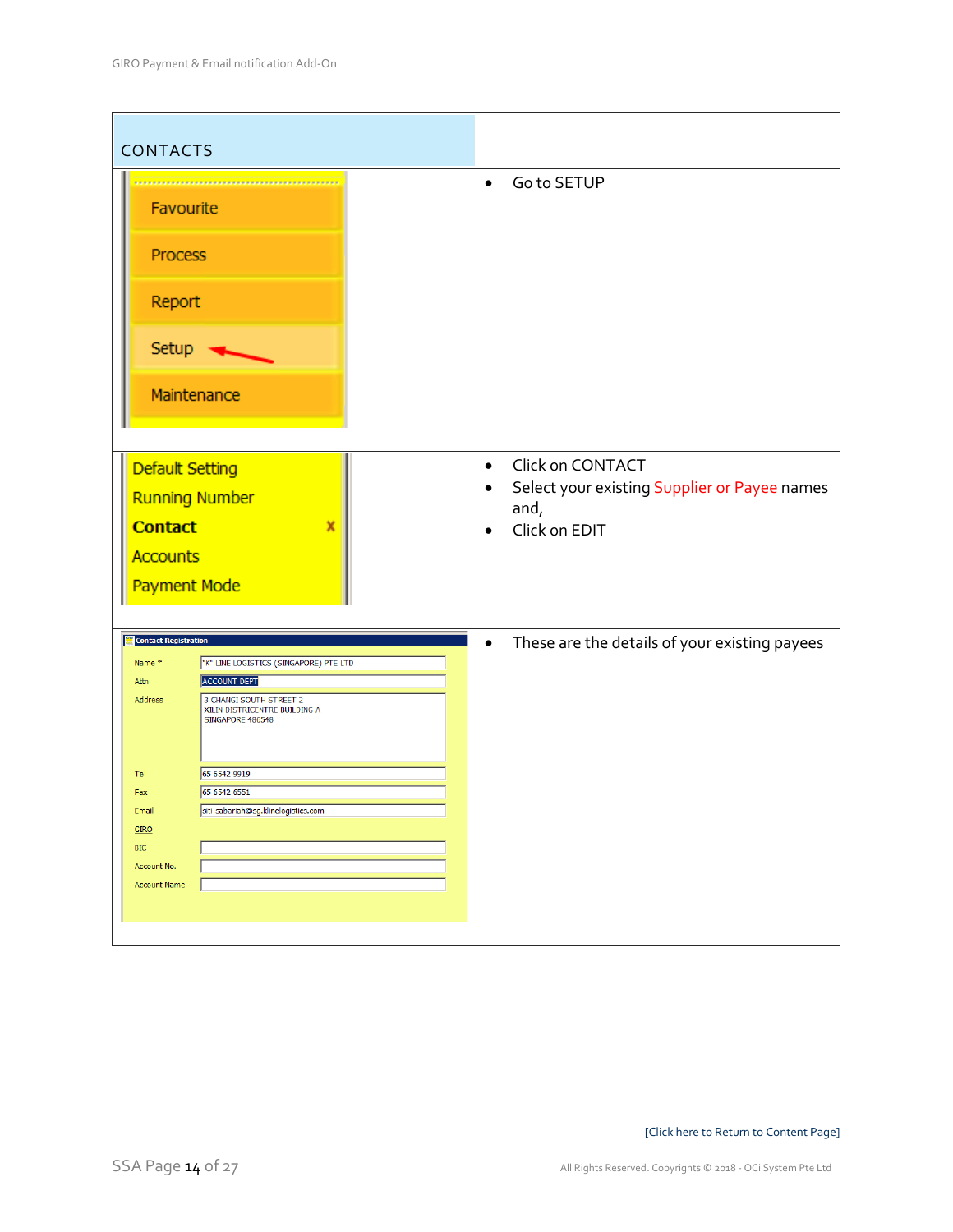| GIRO                | You will notice that there are additional<br>$\bullet$<br>fields to fill |
|---------------------|--------------------------------------------------------------------------|
| <b>BIC</b>          | You will need to get your payee details for<br>٠<br>the following        |
| Account No.         |                                                                          |
| <b>Account Name</b> | <b>BIC</b><br>Payee Bank's SWIFT CODE<br>$\circ$                         |
|                     | <b>ACCOUNT NO</b>                                                        |
|                     | Payee's Bank Account Number<br>$\circ$                                   |
|                     | <b>ACCOUNT NAME</b>                                                      |
|                     | Payee's Name registered with the<br>$\circ$<br>bank                      |
|                     |                                                                          |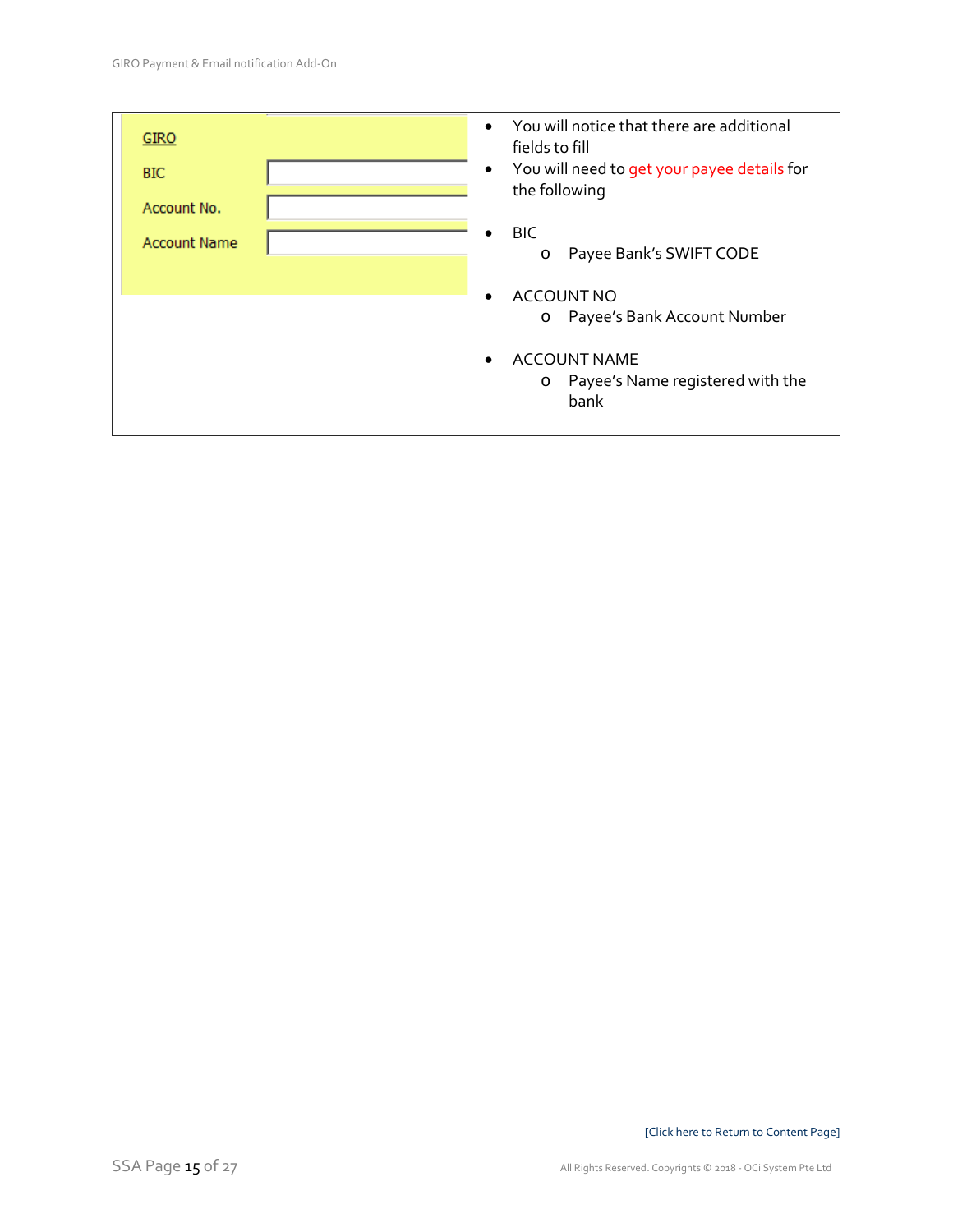#### <span id="page-15-0"></span>PROCESS

<span id="page-15-1"></span>

| PAYMENTS VIA GIRO                                                                                                                                                                                                                                                                                                                                                                                                                                                                                  |                                                                                                                                                                                                                                                                     |
|----------------------------------------------------------------------------------------------------------------------------------------------------------------------------------------------------------------------------------------------------------------------------------------------------------------------------------------------------------------------------------------------------------------------------------------------------------------------------------------------------|---------------------------------------------------------------------------------------------------------------------------------------------------------------------------------------------------------------------------------------------------------------------|
| Favourite<br>Process<br>Report<br>Setup<br>Maintenance                                                                                                                                                                                                                                                                                                                                                                                                                                             | Navigate to PROCESS<br>$\bullet$                                                                                                                                                                                                                                    |
| <b>Duplic</b><br><b>New</b>                                                                                                                                                                                                                                                                                                                                                                                                                                                                        | Click NEW<br>$\bullet$                                                                                                                                                                                                                                              |
| <b>BEER</b><br>206/2018<br>国<br>OHIGUE - Via Cheq<br><b>Created Date</b><br>Mode<br>₫<br>Cata<br>Created By<br><b>Reference</b><br>Voucher No<br>est Updated Date<br>Fayee<br>aut Updated By<br><b>Fayee on Cheque</b><br>베<br>E<br>GB0<br>UOB  <br>$\mathbf{J}^{\mathbb{R}}$<br>End To End ID<br>Purpose Code<br>ce bdo<br><b>U.Paver</b><br>Lustomer Hef<br>쇠<br>피고<br>Remarks<br>Total:<br><b>Cheque Prix</b><br>UOB<br>∃<br><b>P ACPENEE</b><br><b>P</b> Bearer<br>Print<br>Cheque<br>$F$ Cate | You will notice that there is a new section for<br>$\bullet$<br>you to enter payee's GIRO transaction<br>details.<br>Note that the fields are payer bank specific.<br>$\bullet$<br>This means that DBS will have different fields<br>as compared to UOB, or others. |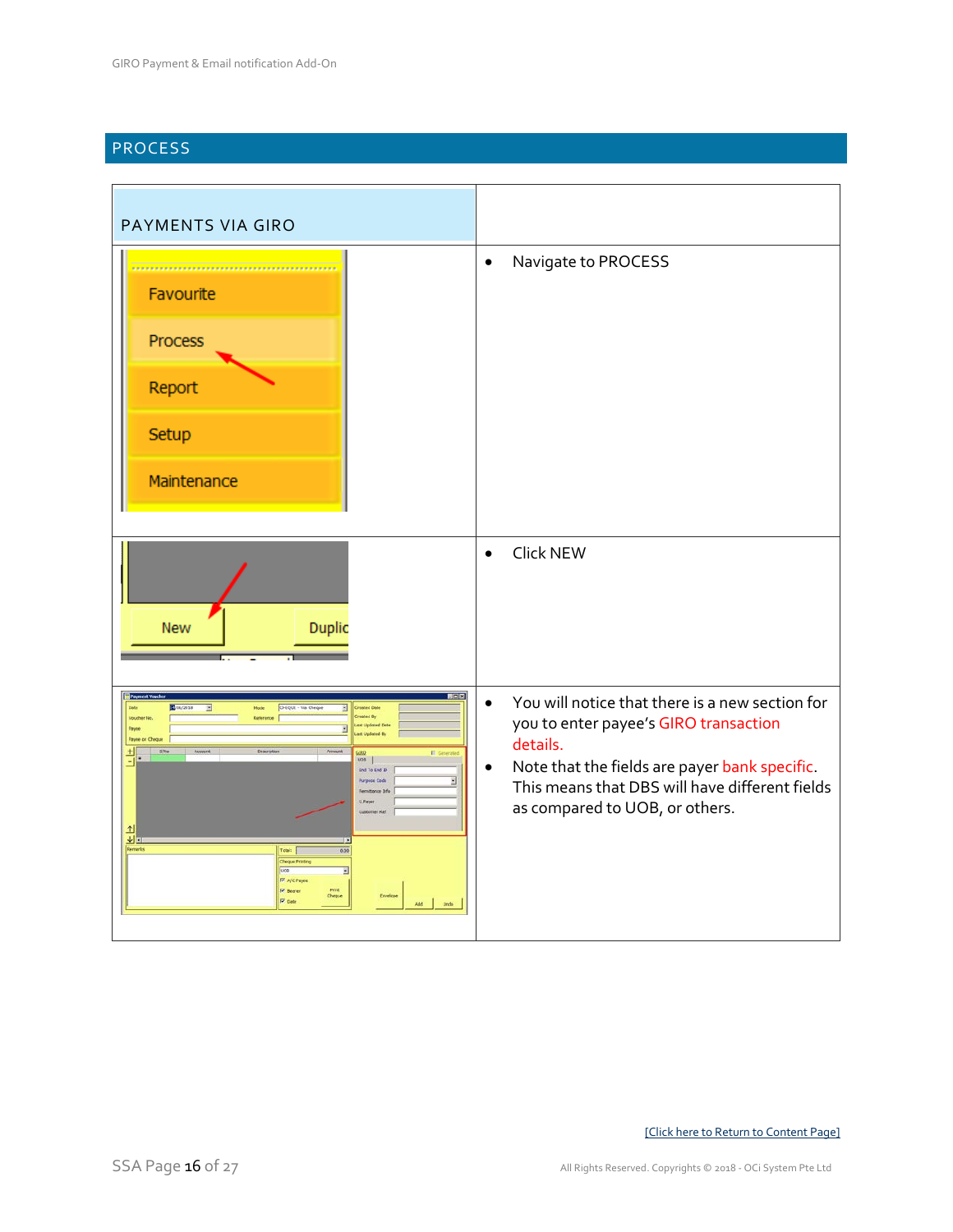| GIRO<br>$\Box$ Generated                      | $\bullet$ | END TO END ID*                                    |
|-----------------------------------------------|-----------|---------------------------------------------------|
| <b>UOB</b>                                    |           | This is a mandatory field required by<br>O        |
|                                               |           | the bank.*                                        |
| End To End ID                                 |           | Maximum 35 characters<br>O                        |
| Purpose Code                                  |           | E.g. for use as "INV.123456"<br>$\circ$           |
|                                               |           | This reference will be printed on<br>$\circ$      |
| Remittance Info                               |           | receiving Bank A/C statement                      |
| U.Payer/B.Name                                |           | Disallowed characters are<br>$\circ$              |
|                                               |           | `~@#\$%^&*_=<>[]{}\                               |
| <b>Customer Ref</b>                           |           |                                                   |
|                                               | $\bullet$ | PURPOSE CODE*                                     |
|                                               |           | This is a mandatory field required by<br>$\circ$  |
|                                               |           | the bank.*                                        |
|                                               |           | The code will be printed on receiving<br>O        |
| E.g.<br>GIRO<br>$\Box$ Generated              |           | bank A/C statement                                |
| <b>UOB</b>                                    |           | You may select the appropriate from<br>O          |
|                                               |           | the list                                          |
| End To End ID<br>INV.12345                    |           | If code not found, you may refer to<br>$\circ$    |
| <b>IVPT - Invoice Payment</b><br>Purpose Code |           | PURPOSE CODE setup mentioned                      |
|                                               |           | earlier                                           |
| Remittance Info                               |           |                                                   |
|                                               |           | <b>REMITTANCE INFO</b>                            |
| U.Payer/B.Name                                |           | This is an optional field.<br>O                   |
| <b>Customer Ref</b>                           |           | Maximum 140 characters.<br>$\circ$                |
|                                               |           | This is the additional payment details<br>$\circ$ |
|                                               |           | Disallowed characters are<br>$\circ$              |
|                                               |           | `~@#\$%^&*_=<>[]{}\                               |
|                                               |           |                                                   |
|                                               | $\bullet$ | U.PAYER/B.NAME                                    |
|                                               |           | (Ultimate Payer/ Beneficiary Name)                |
|                                               |           | This is an optional field.<br>O                   |
|                                               |           | Maximum 140 characters.<br>O                      |
|                                               |           | Must be different from receiving<br>$\circ$       |
|                                               |           | account name                                      |
|                                               |           |                                                   |
|                                               |           | <b>CUSTOMER REF</b>                               |
|                                               |           | This is an optional field.<br>O                   |
|                                               |           | Maximum 16 characters.<br>$\circ$                 |
|                                               |           | For internal reference<br>$\circ$                 |
|                                               |           | To be printed on first page of advice<br>$\circ$  |
|                                               |           | as customer reference number                      |
|                                               |           | Disallowed characters are<br>$\circ$              |
|                                               |           | `~@#\$%^&*_=<>[]{}\                               |
|                                               |           |                                                   |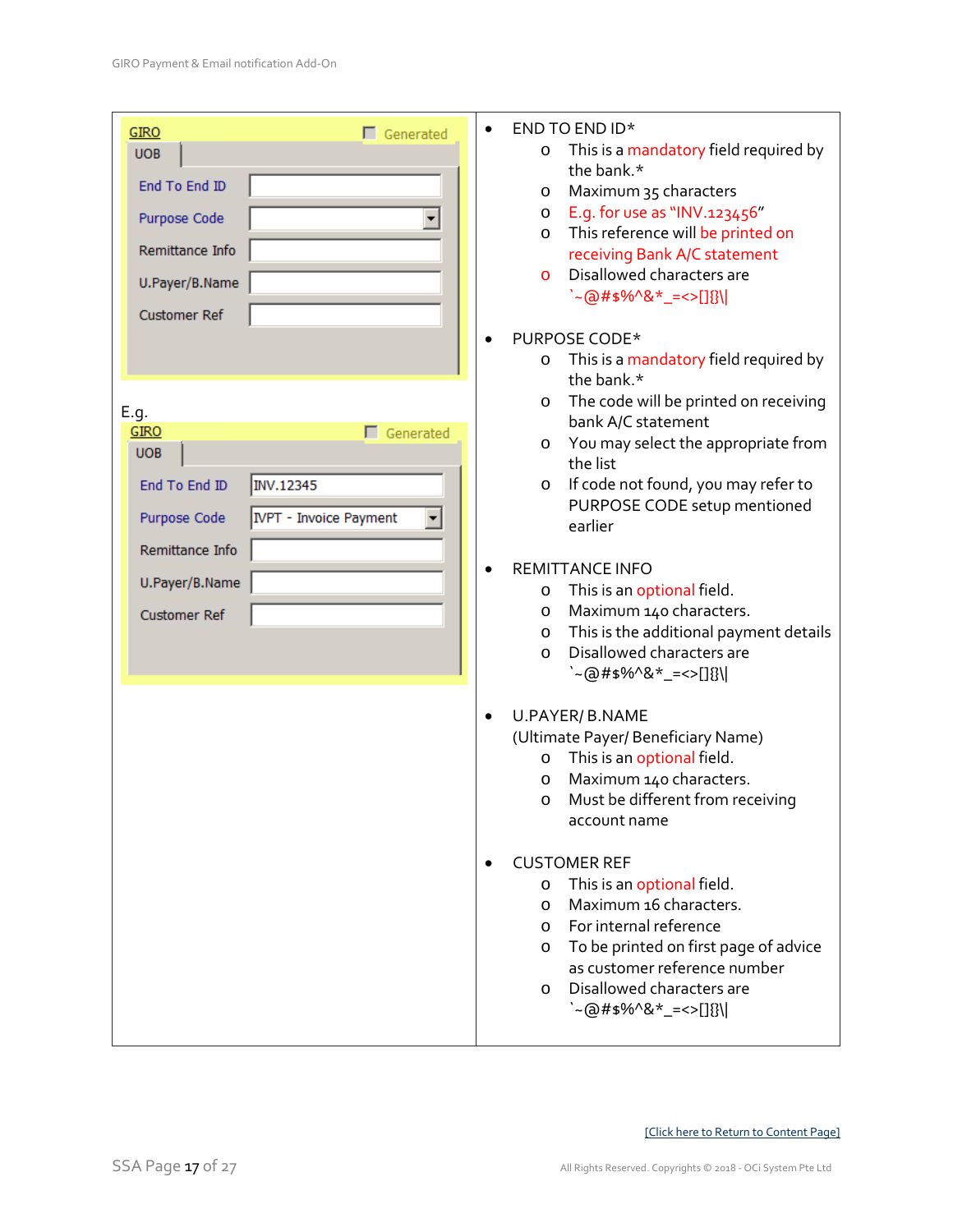| <b>Payment Voucher</b><br>$\overline{\phantom{a}}$<br>30/05/2018<br>$\overline{\phantom{a}}$<br><b>GIRO - PAY VIA GIRO</b><br>Date<br>Mode<br>PV/010/05/2018<br>Voucher No.<br>Reference<br><b>ABC Company</b><br>$\vert \cdot \vert$<br>Payee<br><b>ABC Company</b><br>Payee on Cheque<br>S/No<br>Account<br>Description<br>Amount<br>$^{\mathrm{+}}$<br>service rendered<br>500.00<br>Ξ<br>*                                                                                                                                                                                                                                                                                                                                                                                                                                                                                                                                                                                                                                                                                                                                                                                                                                                                                                                                                                                                                                                                                                                                                   | For the system to process this payment<br>$\bullet$<br>under GIRO, for<br><b>MODE</b><br><b>Select GIRO</b><br>$\circ$<br>Click ADD or UPDATE to save the voucher<br>$\bullet$ |
|--------------------------------------------------------------------------------------------------------------------------------------------------------------------------------------------------------------------------------------------------------------------------------------------------------------------------------------------------------------------------------------------------------------------------------------------------------------------------------------------------------------------------------------------------------------------------------------------------------------------------------------------------------------------------------------------------------------------------------------------------------------------------------------------------------------------------------------------------------------------------------------------------------------------------------------------------------------------------------------------------------------------------------------------------------------------------------------------------------------------------------------------------------------------------------------------------------------------------------------------------------------------------------------------------------------------------------------------------------------------------------------------------------------------------------------------------------------------------------------------------------------------------------------------------|--------------------------------------------------------------------------------------------------------------------------------------------------------------------------------|
| <b>IFIR</b><br>of 1 > H (dù CJ let - ) Page 70005<br>$-1 - 1$<br>333<br>Advance Search<br>Dete <sup></sup><br>Reference<br>Document<br>6/06/2018<br>111230<br>31/06/2018 Pu/032/06/2018<br>111224<br>bep runs pte itd<br>31,06/2018 PV/031/06/2018<br>iddlil pte ltd.<br>111222<br>234300<br>91/06/2010 Phyl009/05/2018<br>jidsborfc pte hd<br><b>ABC/PC</b><br>30,05/2018 PV/010,05/2018<br>payment vouche<br>ABC Company<br>Cm 0000201<br>Viene Procedures<br>8105/2018 PUVOS 05/2018<br>2342<br>jidsbc pto bd<br>15/05/2018 Pu/037/05/2018<br>th trease to<br>bep n crico pte ltd.<br>2341<br>Pa me<br>SHI Hart I wanted<br>$1 - kna$<br>38/05/2018 Pu/036/05/2018<br>111222<br>jkfsh pte ltd.<br>33/05/2018 Pu/035/05/2018<br>TKWSS - Blue Cruss Thong.<br>0210<br>33/05/2018 PV/033/05/2018<br>ABC Company<br>0208<br>93/05/2010 PV/092/05/2010<br>abodefg xyz<br>6207<br>32,05/2818 Ph/031/05/2818<br>crico little pte ltd<br>0206<br>23/04/2018 PU010/04/2018<br>0112<br><b>ABC Company</b><br><b>Singace Crisis O's Frouset</b><br>1,001.00<br>20/04/2018 Pv/038/04/2018<br>000123<br>abodeficy<br><b>Furnal Notice In</b><br>18/04/2018 PV/020/04/2018<br>20/03/2018 PV/033/03/2018<br>ABC Company<br>0100<br>37/03/2018 PV/032/03/2018<br>0099<br>ABC Company<br>97/03/2018 Pv/051/03/2018<br>6099<br><b>ABC Company</b><br>31/01/2018 PV/014/01/2018<br>ABC Company<br>111333<br>23/01/2010 PV/013/01/2010<br>ABC Company<br>111332<br>18/01/2018 PV/012/01/2018<br>spacrace.<br>BANNA 6 Vita Phintip<br>111331<br>9<br><b>Import</b> | To send an email notification to the payee<br>$\bullet$<br>Click on PRINT/EMAIL<br>$\bullet$                                                                                   |
| <b>Delete</b><br>Print/Email<br>Print<br>Email                                                                                                                                                                                                                                                                                                                                                                                                                                                                                                                                                                                                                                                                                                                                                                                                                                                                                                                                                                                                                                                                                                                                                                                                                                                                                                                                                                                                                                                                                                   | <b>Select EMAIL</b><br>$\bullet$<br>and an email will be sent                                                                                                                  |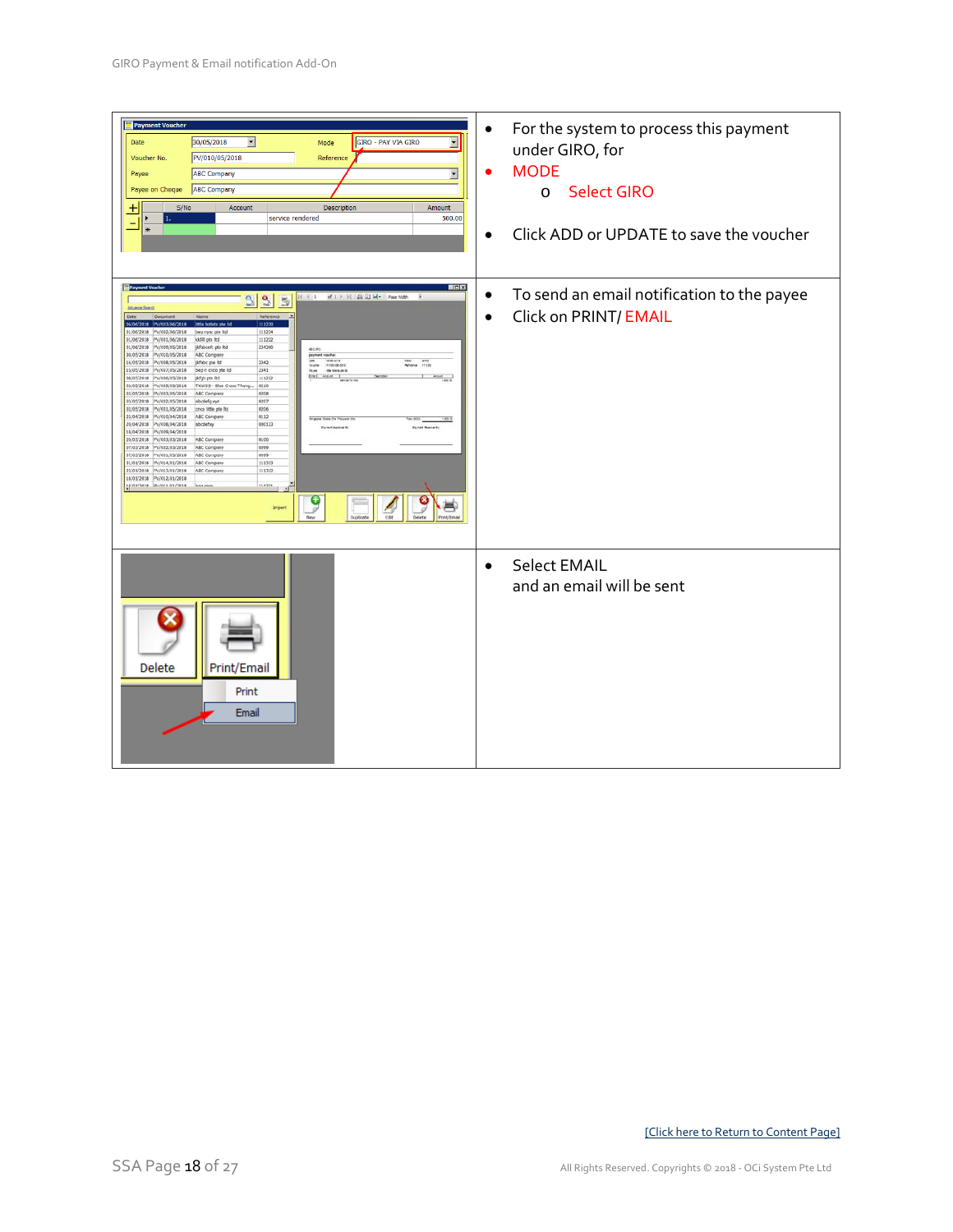<span id="page-18-0"></span>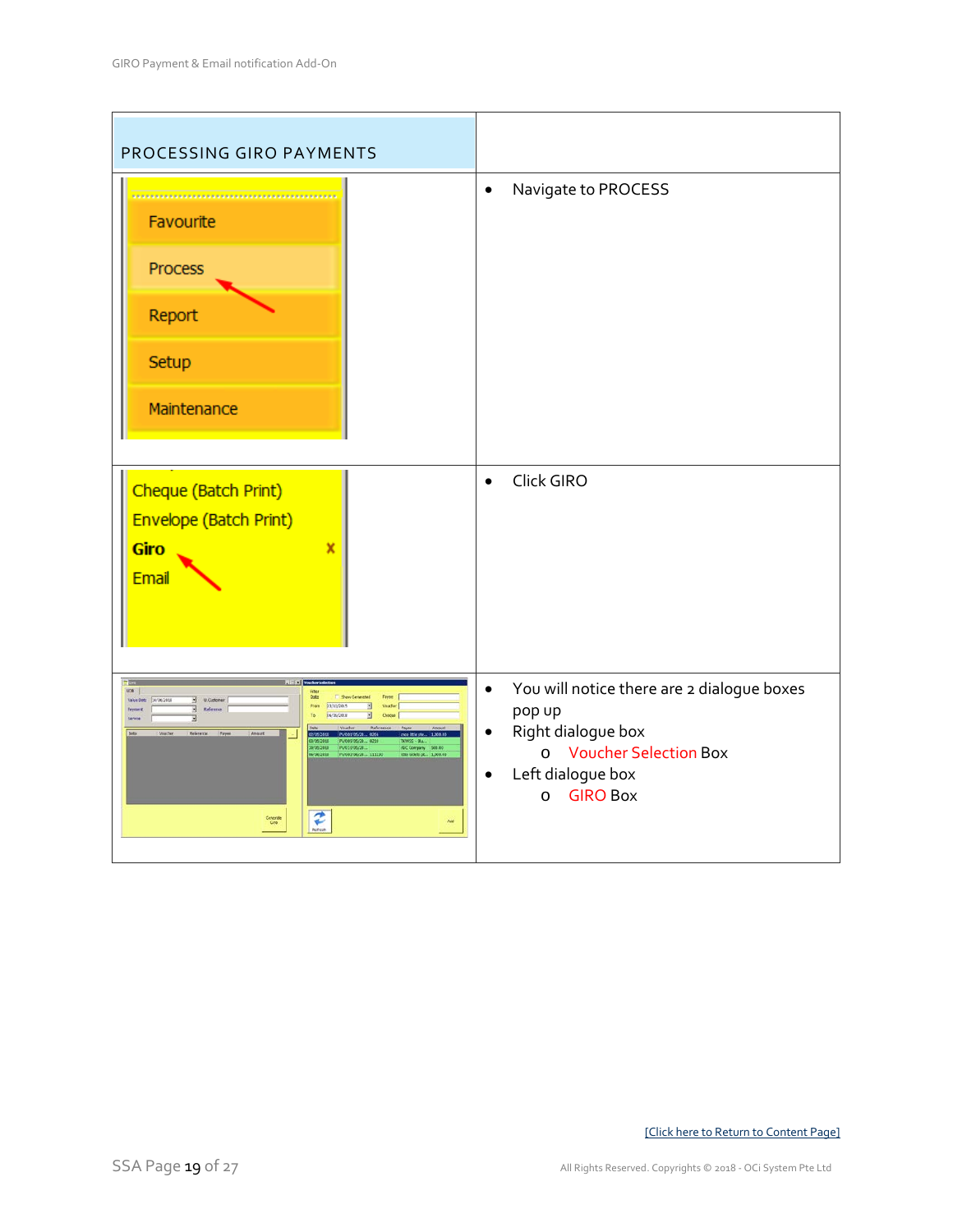| <b>Voucher Selection</b><br>Filter<br>Show Generated<br>Date<br>Payee<br>23/10/2015<br>▾<br>Voucher<br>From<br>06/06/2018<br>$\overline{\phantom{a}}$<br>Cheque<br>To<br><b>Date</b><br>Voucher<br>Refereence<br>Amount<br>Payee<br>02/05/2018<br>PV/001/05/20 0206<br>cnco little pte<br>1,000.00<br>03/05/2018<br>PV/005/05/20 0210<br>TKWSS - Blu<br>30/05/2018<br>PV/010/05/20<br><b>ABC Company</b><br>500.00<br>06/06/2018<br>PV/003/06/20 111230<br>little totlets pt   1,000.00<br>Add<br>Refresh | Right box, VOUCHER SELECTION<br>This list out the outstanding GIRO<br>O<br>payments yet process                                                                                                                                                                                                                                                            |
|-----------------------------------------------------------------------------------------------------------------------------------------------------------------------------------------------------------------------------------------------------------------------------------------------------------------------------------------------------------------------------------------------------------------------------------------------------------------------------------------------------------|------------------------------------------------------------------------------------------------------------------------------------------------------------------------------------------------------------------------------------------------------------------------------------------------------------------------------------------------------------|
| <b>Voucher Selection</b><br>Filter<br>Show Generated<br>Payee<br>Date<br>23/10/2015<br>▼<br>Voucher<br>From<br>06/06/2018<br>Cheque<br>To<br>Voucher<br><b>Date</b><br>Refereence<br>Payee<br>Amount                                                                                                                                                                                                                                                                                                      | <b>VOUCHER SELECTION</b><br>$\bullet$<br>You may filter for certain payments<br>O<br>that you may like to process first<br>Note that once you have process<br>$\circ$<br>their payments, they will be marked<br><b>GENERATED</b> and will not be listed in<br>future<br>Hence to call them out in future, you<br>$\circ$<br>have to Check - SHOW GENERATED |
| <b>Date</b><br>Voucher<br>Refereence<br>Amount<br>Payee<br>02/05/2018<br>PV/001/05/20<br>0206<br>cnco little pte<br>1,000.00<br>03/05/2018<br>PV/005/05/20 0210<br>TKWSS - Blu<br>500.00<br>30/05/2018<br>PV/010/05/20<br><b>ABC Company</b><br>little totlets pt $ 1,000.00$<br>06/06/2018<br>PV/003/06/20 111230                                                                                                                                                                                        | To select the voucher to process, you can<br>$\bullet$<br>select:<br>One-by-One<br>$\bullet$<br>Click one-by-one and click ADD<br>$\circ$                                                                                                                                                                                                                  |
| Add                                                                                                                                                                                                                                                                                                                                                                                                                                                                                                       | Multi-Select<br>Press CTRL & CLICK the respective<br>$\circ$<br>voucher and click ADD<br><b>Range Select</b><br>Press SHIFT & CLICK the beginning<br>$\circ$<br>and end of the voucher list                                                                                                                                                                |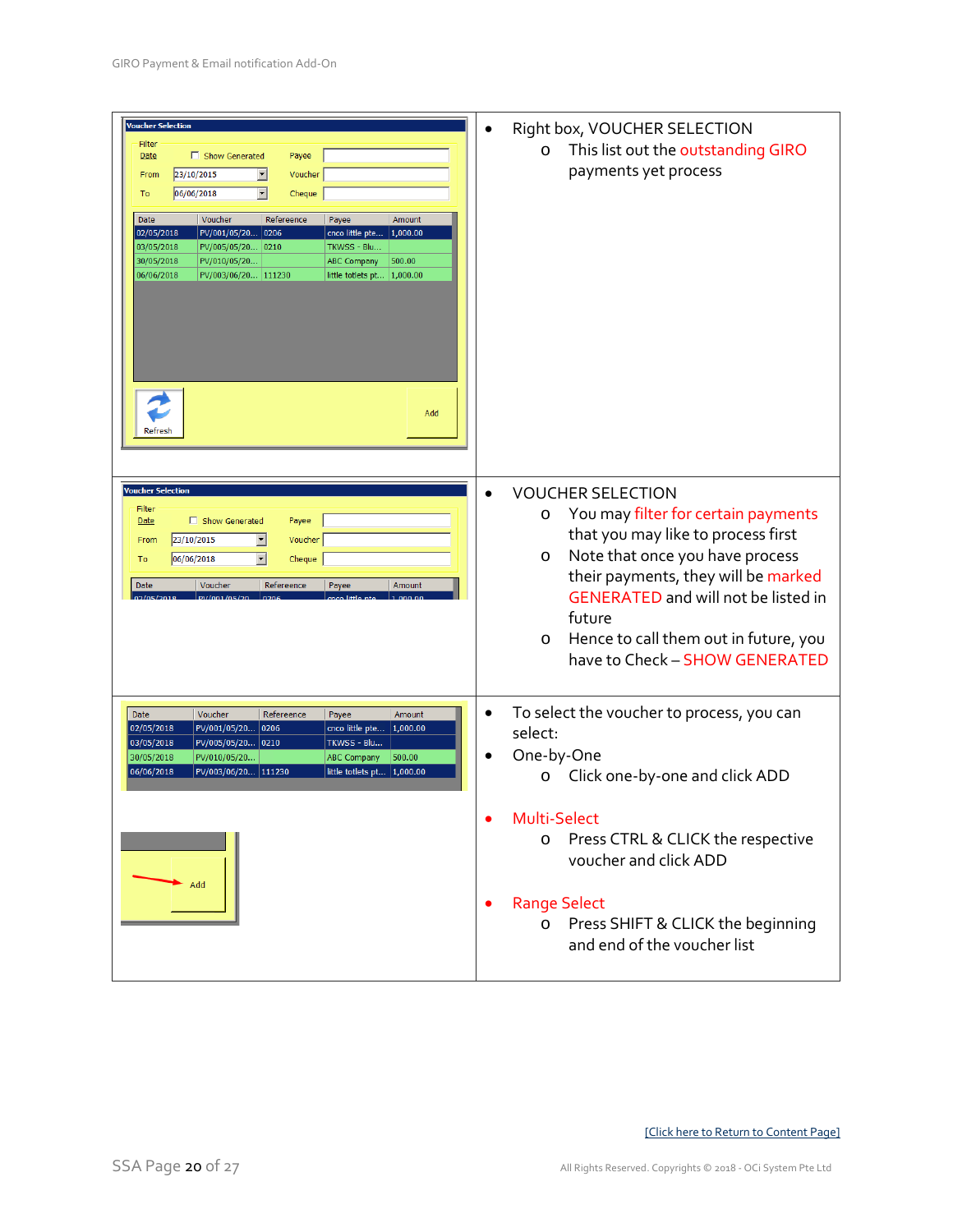| <b>Giro</b><br>$\Box$<br><b>UOB</b><br>14/06/2018<br>$\blacksquare$<br><b>U.Customer</b><br><b>Value Date</b><br>$\overline{\phantom{a}}$<br>Reference<br>Payment<br>$\overline{\phantom{a}}$<br>Service<br>Date<br>Voucher<br>Reference<br>Amount<br>Payee<br>06/06/2018<br>1,000.00<br>PV/003/06/20 111230<br>little totlets pt<br>03/05/2018<br>PV/005/05/20 0210<br>TKWSS - Blu<br>02/05/2018<br>PV/001/05/20 0206<br>cnco little pte<br>1,000.00<br>Generate<br>Giro | Once you have click ADD,<br>$\bullet$<br>You notice the selections will populate on<br>the Left GIRO dialogue box                                                                                                                                                                                                                                                                                                                                                                                                                                                                                                                              |
|---------------------------------------------------------------------------------------------------------------------------------------------------------------------------------------------------------------------------------------------------------------------------------------------------------------------------------------------------------------------------------------------------------------------------------------------------------------------------|------------------------------------------------------------------------------------------------------------------------------------------------------------------------------------------------------------------------------------------------------------------------------------------------------------------------------------------------------------------------------------------------------------------------------------------------------------------------------------------------------------------------------------------------------------------------------------------------------------------------------------------------|
| Date<br>Voucher<br>Reference<br>Payee<br>Amount<br>06/06/2018<br>PV/003/06/20 111230<br>1,000.00<br>little totlets pt<br>03/05/2018<br>PV/005/05/20 0210<br>TKWSS - Blu<br>02/05/2018<br>PV/001/05/20 0206<br>1,000.00<br>cnco little pte                                                                                                                                                                                                                                 | Should you have accidentally select certain<br>$\bullet$<br>voucher,<br>You may unselect it by<br>$\bullet$<br>CLICK on the voucher, and<br>$\circ$<br>CLICK [-]<br>$\circ$                                                                                                                                                                                                                                                                                                                                                                                                                                                                    |
| <b>UOB</b><br>14/06/2018<br>Value Date<br>Payment<br>Service                                                                                                                                                                                                                                                                                                                                                                                                              | Next at the GIRO box,<br>$\bullet$<br>You have to enter<br><b>VALUE DATE</b><br>This is a bank mandatory field<br>$\circ$<br>This is the date when the payments<br>$\circ$<br>are effected.<br>E.g. When salaries are to be made<br>O<br>available for withdrawal by staff on<br>15 Jan 2018, the value date is 14 Jan<br>2018. On 14 Jan 2018, the staff<br>accounts are credited by the<br>receiving banks during their end-of-<br>day processing (which is typically<br>around midnight).<br>Please avoid submitting files too<br>$\circ$<br>close to the cut-off times to avoid<br>missing the submission deadline and<br>incurring delay. |
|                                                                                                                                                                                                                                                                                                                                                                                                                                                                           | <b>PAYMENT</b><br>This is a bank mandatory field<br>$\circ$<br>Select between PAYMENT or<br>$\circ$<br><b>PAYROLL</b>                                                                                                                                                                                                                                                                                                                                                                                                                                                                                                                          |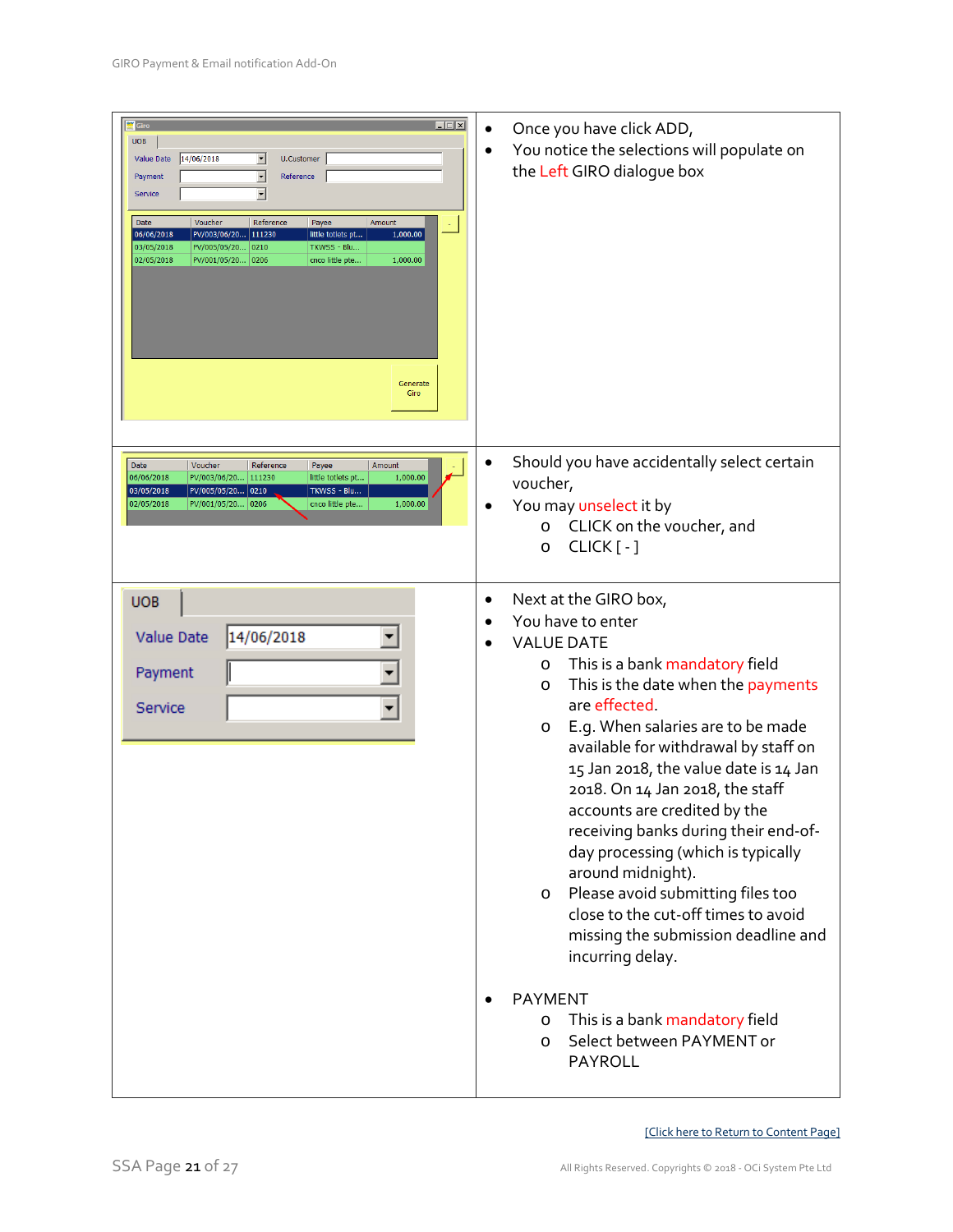| Service                 | <b>SERVICE</b><br>$\bullet$                    |
|-------------------------|------------------------------------------------|
| Normal [Immediate]      | This is a bank mandatory field<br>$\circ$      |
| Normal [Batch]          |                                                |
| Date<br>Express [Batch] | Normal [Immediate]<br>$\bullet$                |
|                         | Immediate payment via FAST<br>$\circ$          |
|                         | platform                                       |
|                         | All receiving bank can be UOB and<br>O         |
|                         | other bank accounts                            |
|                         |                                                |
|                         | Normal [Batch]                                 |
|                         | Normal GIRO payments<br>$\circ$                |
|                         | All receiving bank can be UOB and              |
|                         | O<br>other bank accounts                       |
|                         |                                                |
|                         | Express [Batch]                                |
|                         | <b>Express GIRO payments</b>                   |
|                         | O                                              |
|                         | All receiving bank must be UOB Bank<br>$\circ$ |
|                         | Group                                          |
|                         | Note that for                                  |
|                         | Normal Service, value date cannot              |
|                         | $\circ$<br>fall on Saturday, Sunday or Public  |
|                         |                                                |
|                         | Holiday, while for                             |
|                         | Express Service, value date cannot<br>$\circ$  |
|                         | fall on Sunday and Public Holiday.             |
|                         |                                                |
|                         | ULTIMATE ORIGINATING CUSTOMER<br>$\bullet$     |
|                         | Name or/and reference of the party<br>O        |
| <b>U.Customer</b>       | where transaction is made on their             |
| Reference               | behalf                                         |
|                         | Must be different from Originating<br>$\circ$  |
|                         | A/C name                                       |
|                         | Leave blank if you are making the<br>$\circ$   |
|                         | payment directly to the beneficiary            |
|                         |                                                |
|                         | <b>BULK CUSTOMER REFERENCE</b>                 |
|                         | Will be printed on Originating Bank<br>O       |
|                         | A/C statement internal reference               |
|                         | Disallowed characters are<br>$\circ$           |
|                         | `~@#\$%^&*_=<>[]{}\                            |
|                         |                                                |
|                         |                                                |
|                         | <b>Click GENERATE GIRO</b><br>$\bullet$        |
| Generate                |                                                |
| Giro                    |                                                |
|                         |                                                |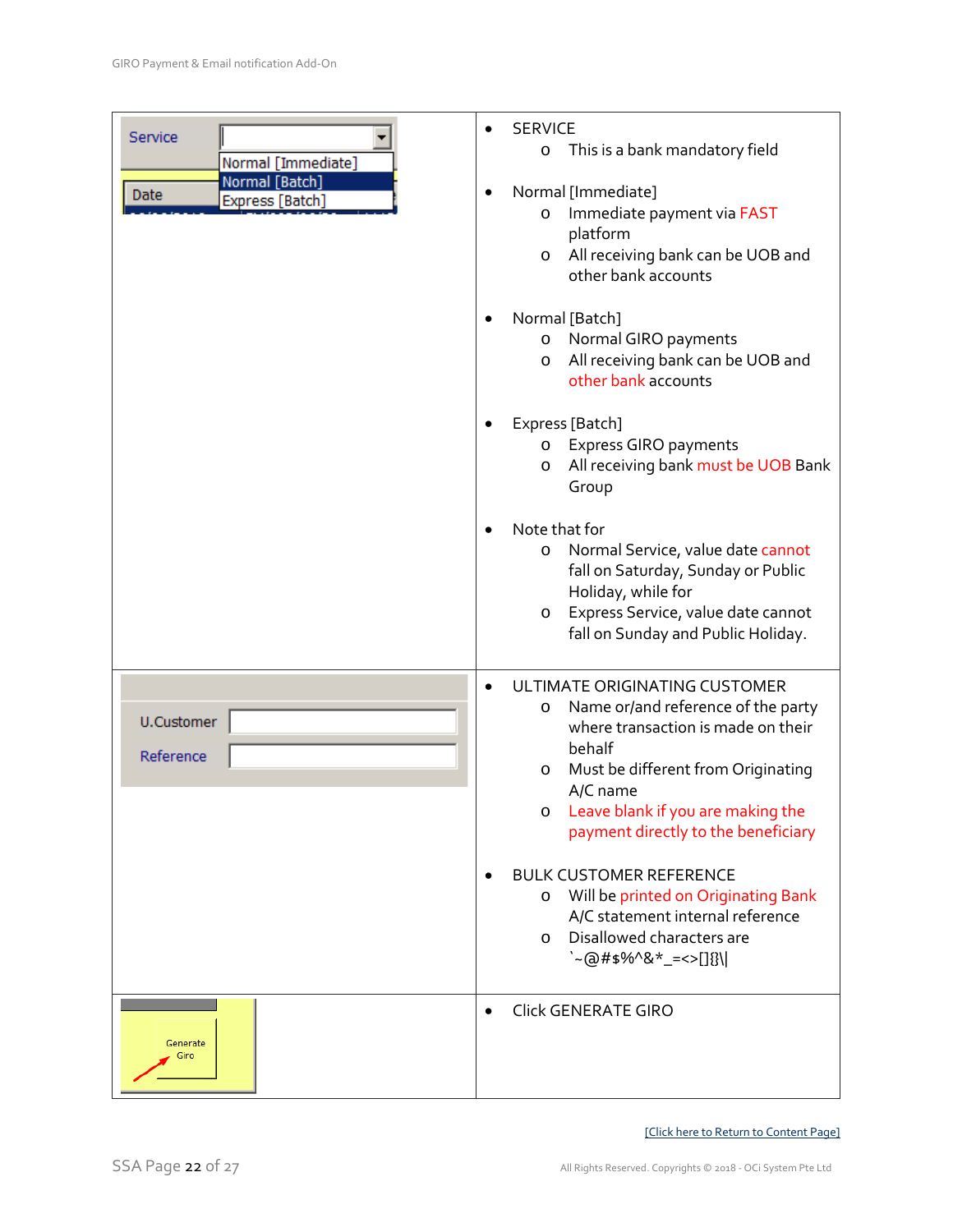| <b>Save GIRO file</b><br>⊠<br>v (2) Search Desktop<br>C Desktop<br>$\vert \mathbf{S} \vert$<br>G<br>$\Xi^ \sim$ 0<br>New folder<br>Organize $\blacktriangledown$<br><b>ED To Favorites</b><br>Libraries<br>Desktop<br><b>System Folder</b><br><b>Recent Places</b><br><b>OCI</b><br><b>E</b> Libraries<br><b>System Folder</b><br><b>E</b> Documents<br><b>El</b> al Music<br>Computer<br><b>System Folder</b><br>$\blacksquare$ Pictures<br><b>Ed Videos</b><br>Network<br><b>System Folder</b><br><b>Eil<sup>Lu</sup></b> Computer<br>$\Box$ Local Disk (C:)<br>Downloads<br>$\Box \triangle$ CD Drive (D:)<br>Shortcut<br>$E \rightleftharpoons$ Local Disk (E:)<br>842 bytes<br><b>Ciu</b> Network<br>EIT <sup>H</sup> ADELINE-PC<br>EIL ADMIN-PC<br>File name: UGAI 140601<br>그<br>$\overline{\phantom{0}}$<br>Save as type:   txt files (*.txt)<br>Save<br>Cancel<br>Hide Folders | Browse to the location you would like to save<br>$\bullet$<br>the file                                                                                                                                                                                                                                                                                                                                                                                                                                                                                                                   |
|-----------------------------------------------------------------------------------------------------------------------------------------------------------------------------------------------------------------------------------------------------------------------------------------------------------------------------------------------------------------------------------------------------------------------------------------------------------------------------------------------------------------------------------------------------------------------------------------------------------------------------------------------------------------------------------------------------------------------------------------------------------------------------------------------------------------------------------------------------------------------------------------|------------------------------------------------------------------------------------------------------------------------------------------------------------------------------------------------------------------------------------------------------------------------------------------------------------------------------------------------------------------------------------------------------------------------------------------------------------------------------------------------------------------------------------------------------------------------------------------|
| File name: UGAI 140601<br>Save as type:   txt files (*.txt)                                                                                                                                                                                                                                                                                                                                                                                                                                                                                                                                                                                                                                                                                                                                                                                                                             | Note that the file has a certain naming<br>$\bullet$<br>format<br>DO NOT rename the filename<br>$\bullet$<br>In this e.g. UGAI140601<br>$\bullet$<br>o UGAI dd mm bb<br>UGAI = Bank's dictated file prefix<br>$\circ$<br>14 = dd, date of file created<br>$\circ$<br>o6 = mm, month of file created<br>$\circ$<br>01 = bb, batch number default to 01<br>O<br><b>IMPORTANT</b><br>Should you generate more than 1<br>O<br>GIRO file in the same day, you need<br>to rename the filename's bb<br>accordingly.<br>E.g. UGAI140602 for the second<br>$\circ$<br>of UGAI140603 for the third |
| 회<br>Save<br>Cancel<br><b>GIRO</b><br>$\vert x \vert$<br>GIRO file generated<br>ОΚ                                                                                                                                                                                                                                                                                                                                                                                                                                                                                                                                                                                                                                                                                                                                                                                                      | Click SAVE<br>$\bullet$<br>Click OK<br>Proceed to your bank website to import this<br>$\bullet$<br>file.                                                                                                                                                                                                                                                                                                                                                                                                                                                                                 |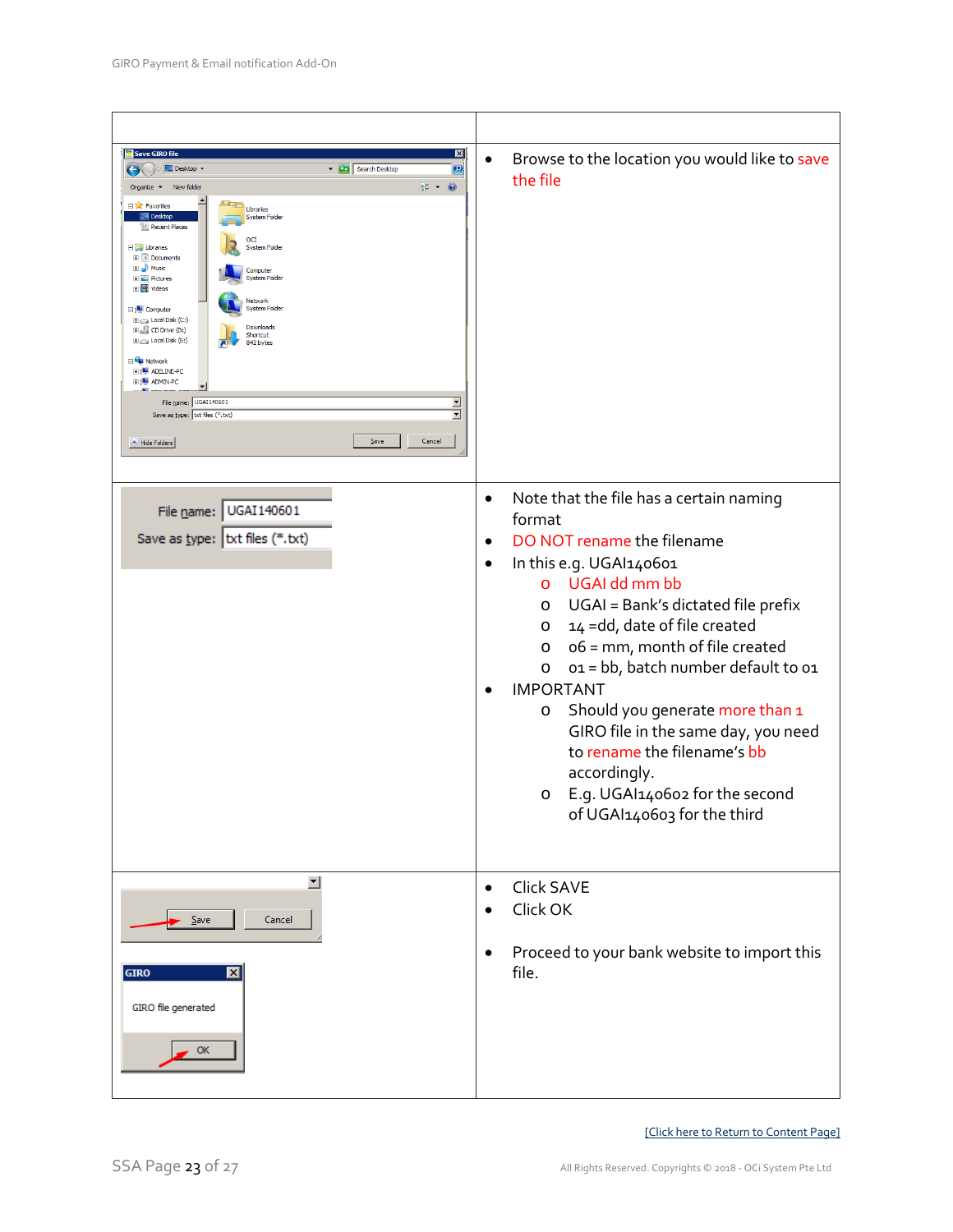<span id="page-23-0"></span>

| <b>BATCH EMAIL NOTIFICATIONS</b>                                                                                                                                                                                                                                                                                                                                                                                                             |                                                                                                                                                                                          |
|----------------------------------------------------------------------------------------------------------------------------------------------------------------------------------------------------------------------------------------------------------------------------------------------------------------------------------------------------------------------------------------------------------------------------------------------|------------------------------------------------------------------------------------------------------------------------------------------------------------------------------------------|
| Favourite<br>Process<br>Report<br>Setup<br>Maintenance                                                                                                                                                                                                                                                                                                                                                                                       | Navigate to PROCESS<br>$\bullet$                                                                                                                                                         |
| Envelope (Batch Print)<br>Giro<br><b>Email</b><br>x                                                                                                                                                                                                                                                                                                                                                                                          | <b>Click EMAIL</b><br>$\bullet$                                                                                                                                                          |
| Fayee<br>002/06/20 111224<br>V/001/06/23 111222<br>500.00<br>26/2012<br><b>MARINE CRAP RD</b><br>\$30.00<br>05/201<br>PV/010/05/20<br><b>ABC Compan</b><br>000/05/25  2542<br>1,500.00<br>05/201<br><b>Sdabe ple hd</b><br>PV/007/05/20 2341<br>1,000.00<br>bea n crox pt.<br>PV:006/05/20 111222<br><b>Sdgh</b> phe Ed<br>508.00<br>N/005/05/20 0210<br>TIONSS - Blu<br><b>BOOK STATE COOL</b><br>ABC Cor<br>₽<br>$_{\rm{Doul}}^{\rm{S4M}}$ | You will notice there are 2 dialogue boxes<br>$\bullet$<br>pop up<br>Right dialogue box<br>$\bullet$<br>o Voucher Selection Box<br>Left dialogue box<br>$\bullet$<br>o Email Voucher Box |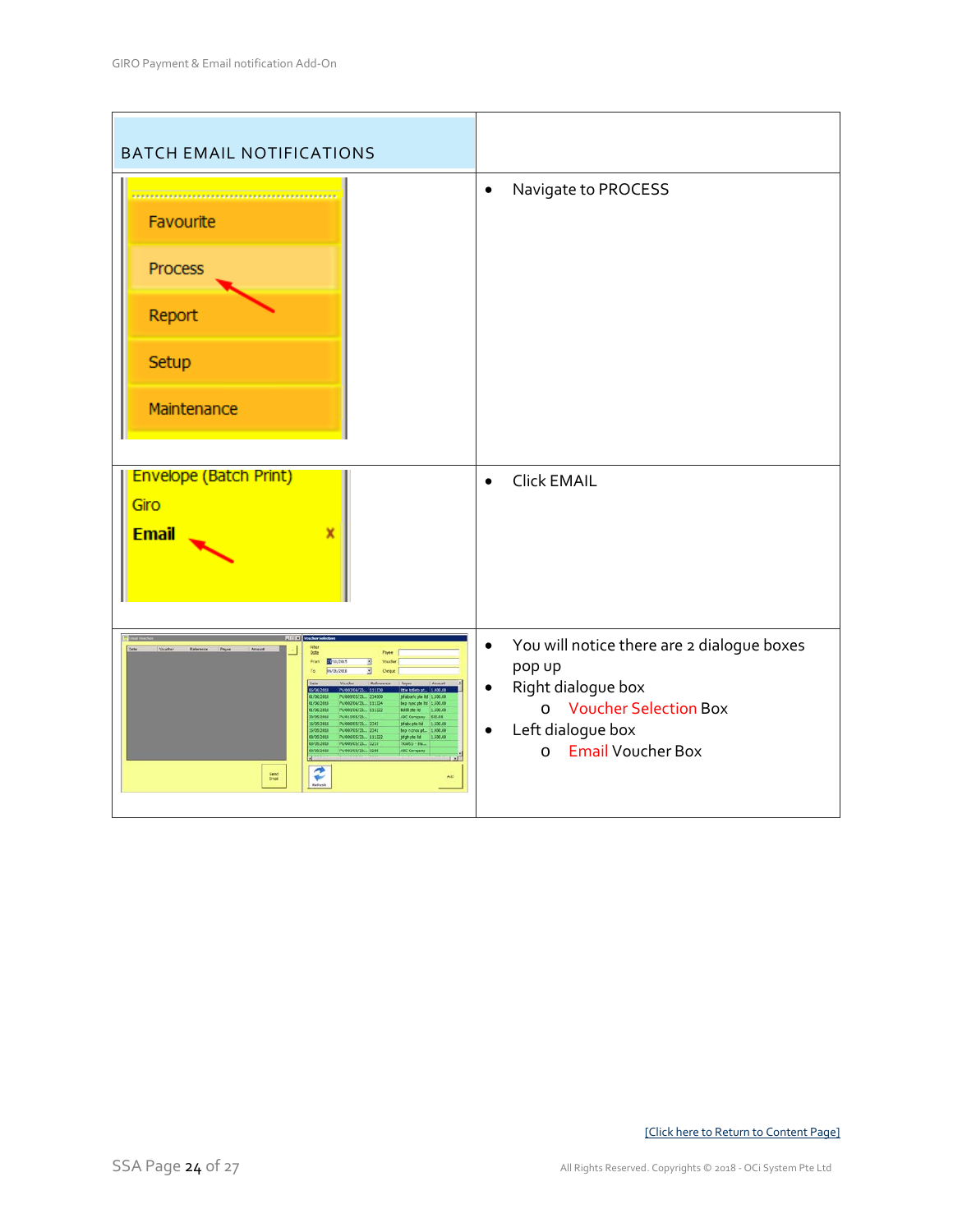| <b>Voucher Selection</b><br>Filter<br>Payee<br>Date<br>23/10/2015<br>$\blacktriangledown$<br>Voucher<br>From<br>06/06/2018<br>$\overline{\phantom{0}}$<br>Cheque<br>To<br>Date<br>Voucher<br>Refereence<br>Amount<br>Payee<br>little totlets pt $ 1,000.00 $<br>06/06/2018<br>PV/003/06/20 111230<br>01/06/2018<br>PV/009/05/20 234300<br>jkfabcefc pte ltd 1,500.00<br>01/06/2018<br>PV/002/06/20 111224<br>bep nysc pte ltd $1,500.00$<br>01/06/2018<br>kklllll pte ltd<br>PV/001/06/20 111222<br>1,500.00<br>30/05/2018<br>500.00<br>PV/010/05/20<br><b>ABC Company</b><br>16/05/2018<br>PV/008/05/20 2342<br>jkfabc pte Itd<br>1,500.00<br>15/05/2018<br>PV/007/05/20 2341<br>bep n cnco pt<br>1,000.00<br>08/05/2018<br>1,500.00<br>PV/006/05/20 111222<br>jkfgh pte ltd<br>03/05/2018<br>PV/005/05/20 0210<br>TKWSS - Blu<br>03/05/2018<br>PV/003/05/20 0208<br><b>ABC Company</b><br>打<br>$\overline{\phantom{a}}$<br>Add<br><b>Refresh</b> | Right box, VOUCHER SELECTION<br>This list out all the vouchers<br>$\Omega$                                                                                                                        |
|----------------------------------------------------------------------------------------------------------------------------------------------------------------------------------------------------------------------------------------------------------------------------------------------------------------------------------------------------------------------------------------------------------------------------------------------------------------------------------------------------------------------------------------------------------------------------------------------------------------------------------------------------------------------------------------------------------------------------------------------------------------------------------------------------------------------------------------------------------------------------------------------------------------------------------------------------|---------------------------------------------------------------------------------------------------------------------------------------------------------------------------------------------------|
| <b>Voucher Selection</b><br>Filter<br>Payee<br>Date<br>23/10/2015<br>Voucher<br>From<br>$\overline{\phantom{a}}$<br>06/06/2018<br>$\overline{\phantom{a}}$<br>Cheque<br>To<br>Date<br>Voucher<br>Refereence<br>Payee<br>Amount<br><b>PV/003/06/20</b><br>111220<br>06/06/20<br>little totlet                                                                                                                                                                                                                                                                                                                                                                                                                                                                                                                                                                                                                                                       | <b>VOUCHER SELECTION</b><br>$\bullet$<br>You may filter for certain vouchers<br>$\circ$<br>that you would like to process first                                                                   |
| Date<br>Voucher<br>Refereence<br>Payee<br>Amount<br>02/05/2018<br>PV/001/05/20 0206<br>1,000.00<br>cnco little pte<br>03/05/2018<br>PV/005/05/20 0210<br>TKWSS - Blu<br>30/05/2018<br>PV/010/05/20<br><b>ABC Company</b><br>500.00<br>little totlets pt $ 1,000.00$<br>06/06/2018<br>PV/003/06/20 111230                                                                                                                                                                                                                                                                                                                                                                                                                                                                                                                                                                                                                                           | To select the voucher to process, you can<br>$\bullet$<br>select:<br>One-by-One<br>$\bullet$<br>Click one-by-one and click ADD<br>$\circ$                                                         |
| Add                                                                                                                                                                                                                                                                                                                                                                                                                                                                                                                                                                                                                                                                                                                                                                                                                                                                                                                                                | Multi-Select<br>$\bullet$<br>Press CTRL & CLICK the respective<br>$\circ$<br>voucher and click ADD<br>Range Select<br>Press SHIFT & CLICK the beginning<br>$\circ$<br>and end of the voucher list |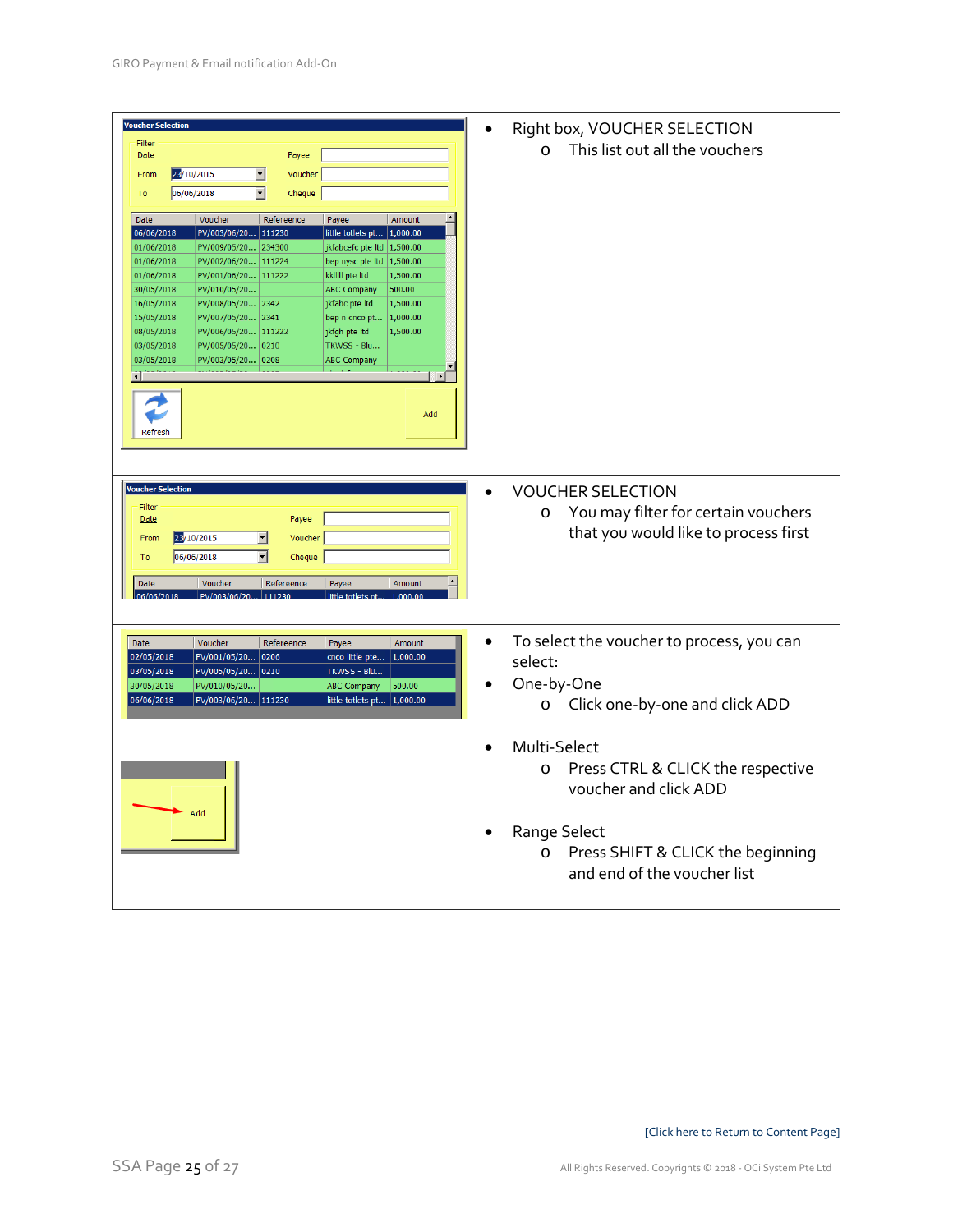| <b>By</b> Email Vouch<br>$\Box \Box \times$<br>Date<br>Voucher<br>Reference<br>Amount<br>Payee<br>1,000.00<br>06/06/2018<br>PV/003/06/20 111230<br>little totlets pt<br>01/06/2018<br>1,500.00<br>jkfabcefc pte Itd<br>PV/009/05/20 234300<br>01/06/2018<br>PV/002/06/20 111224<br>bep nysc pte ltd<br>1,500.00<br>01/06/2018<br>kklllll pte Itd<br>1,500.00<br>PV/001/06/20 111222<br>Send<br>Email | Once you have click ADD,<br>$\bullet$<br>You notice the selections will populate on<br>$\bullet$<br>the Left GIRO dialogue box                                                    |
|------------------------------------------------------------------------------------------------------------------------------------------------------------------------------------------------------------------------------------------------------------------------------------------------------------------------------------------------------------------------------------------------------|-----------------------------------------------------------------------------------------------------------------------------------------------------------------------------------|
| $\overline{E}$<br><b>Email Voucher</b><br>Date<br>Voucher<br>Reference<br>Amount<br>Payee<br>06/06/2018<br>PV/003/06/20 1:1230<br>1,000.00<br>little totlets pt<br>01/06/2018<br>1,500.00<br>PV/009/05/20 234300<br>jkfabcefc pte Itd<br>01/06/2018<br>PV/002/06/20 111224<br>bep nysc pte ltd<br>1,500.00<br>01/06/2018<br>kklllll pte Itd<br>PV/001/06/20 111222<br>1,500.00                       | Should you have accidentally select certain<br>$\bullet$<br>voucher,<br>You may unselect it by<br>$\bullet$<br>CLICK on the voucher, and<br>$\circ$<br>$CLICK$ [ $-$ ]<br>$\circ$ |
| Send<br>Email                                                                                                                                                                                                                                                                                                                                                                                        | Click SEND EMAIL to sent<br>$\bullet$                                                                                                                                             |
| ⊠<br>Not all email is sent. Email not sent will still remain in the list.<br><b>OK</b>                                                                                                                                                                                                                                                                                                               | Note if there are emails not sent, e.g.<br>$\circ$<br>without payee email address, it will remain in<br>the list                                                                  |